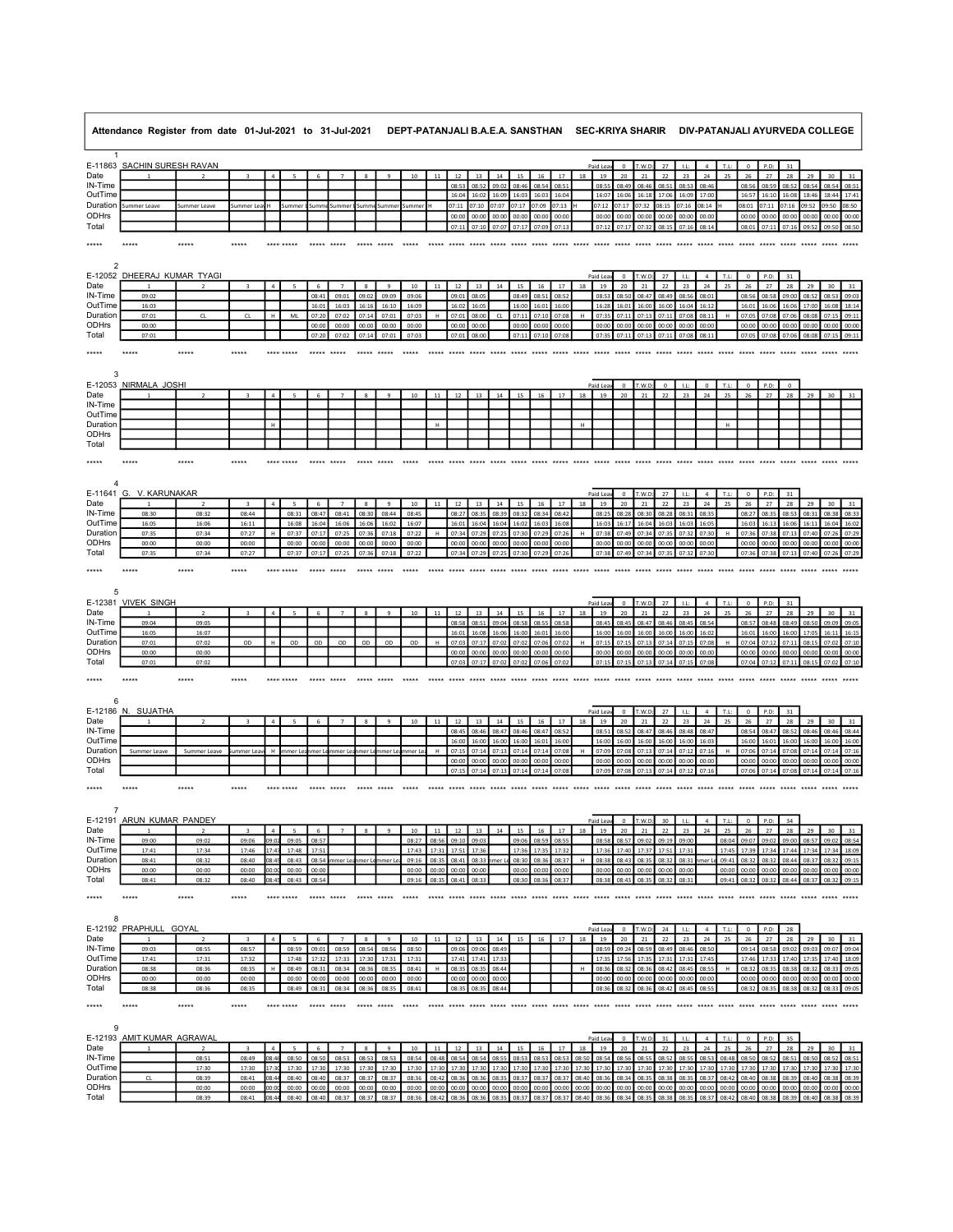| 10                                                                                              |                                  |                |                         |                       |                |                |                         |                        |                      |                |                      |                |                |                                              |                |                |                |                |                      |                      |                |                                  |                |                      |                |                   |                |                |                                              |                            |                |
|-------------------------------------------------------------------------------------------------|----------------------------------|----------------|-------------------------|-----------------------|----------------|----------------|-------------------------|------------------------|----------------------|----------------|----------------------|----------------|----------------|----------------------------------------------|----------------|----------------|----------------|----------------|----------------------|----------------------|----------------|----------------------------------|----------------|----------------------|----------------|-------------------|----------------|----------------|----------------------------------------------|----------------------------|----------------|
| E-12194                                                                                         | ATUL KUMAR AGRAWAL               |                |                         |                       |                |                |                         |                        |                      |                |                      |                |                |                                              |                |                |                |                | Paid Lea             | $\Omega$             | T.W.D          | 31                               | LL             | $\overline{4}$       | T.L:           | $\Omega$          | P.D            | 35             |                                              |                            |                |
| Date<br>IN-Time                                                                                 | 08:51                            | 08:51          | 08:50                   | $\overline{a}$<br>08: | 08:50          | 6<br>08:50     | $\overline{7}$<br>08:52 | $\mathbf{\mathcal{R}}$ | q<br>08:53           | 10<br>08:53    | 11<br>08:48          | 12<br>08:55    | 13<br>08:5     | 14<br>08:54                                  | 15<br>08:53    | 16<br>08:5     | 17<br>08:5     | 18<br>08:50    | 19<br>08:53          | 20<br>08:5!          | 21<br>08:5     | 22<br>08:52                      | 23<br>08:55    | 24<br>08:5           | 25<br>08:48    | 26<br>08:51       | 27<br>08:52    | 28<br>08:51    | 29<br>08:50                                  | 30<br>08:52                | 31<br>08:50    |
| OutTime                                                                                         | 17:30                            | 17:30          | 17:30                   |                       | 17:30          |                | 17:30                   | 17:30                  | 17:30                | 17:30          | 17:30                | 17:30          |                |                                              |                | 17:30          | 17:30          | 17:30          | 17:30                | 17:30                | 17:30          | 17:30                            | 17:30          | 17:30                | 17:30          | 17:30             | 17:30          | 17:30          | 17:30                                        | 17:30                      | 17:30          |
| Duration                                                                                        | 08:39                            | 08:39          | 08:40                   | 08:4                  | 08:40          | 08:40          | 08:38                   | 08:37                  | 08:37                | 08:37          | 08:42                | 08:35          | 08:37          | 08:36                                        | 08:37          | 08:37          | 08:37          | 08:40          | 08:37                | 08:35                | 08:35          | 08:38                            | 08:35          | 08:37                | 08:42          | 08:39             | 08:38          | 08:39          | 08:40                                        | 08:38                      | 08:40          |
| ODHrs<br>Total                                                                                  | 00:00<br>08:39                   | 00:00<br>08:39 | 00:00<br>08:40          | 00:00<br>08:45        | 00:00<br>08:40 | 00:00<br>08:40 | 00:00<br>08:38          | 00:00                  | 00:00<br>08:37 08:37 | 00:00<br>08:37 | 00:00<br>08:42 08:35 | 00:00          | 00:00          | 00:00<br>08:37 08:36 08:37 08:37 08:37       | 00:00          | 00:00          | 00:00          | 00:00          | 00:00<br>08:40 08:37 | 00:00<br>08:35       | 00:00<br>08:35 | 00:00<br>08:38 08:35             | 00:00          | 00:00<br>08:37       | 00:00<br>08:42 | 00:00<br>08:39    | 00:00<br>08:38 | 00:00          | 00:00<br>08:39 08:40 08:38 08:40             | 00:00                      | 00:00          |
|                                                                                                 |                                  |                |                         |                       |                |                |                         |                        |                      |                |                      |                |                |                                              |                |                |                |                |                      |                      |                |                                  |                |                      |                |                   |                |                |                                              |                            |                |
| *****                                                                                           | *****                            | *****          | *****                   |                       | **** *****     | *****          | *****                   | ***** *****            |                      |                | *****                | *****          | *****          | *****                                        | *****          | *****          | *****          | *****          | *****                | ***** *****          |                | *****                            | *****          |                      |                |                   | *****          |                | ***** ***** *****                            |                            |                |
| 11                                                                                              |                                  |                |                         |                       |                |                |                         |                        |                      |                |                      |                |                |                                              |                |                |                |                |                      |                      |                |                                  |                |                      |                |                   |                |                |                                              |                            |                |
|                                                                                                 | E-00618 MAHESHWER PATHAK         |                |                         |                       |                |                |                         |                        |                      |                |                      |                |                |                                              |                |                |                |                | Paid Leav            | $\overline{0}$       | T.W.D:         | 27                               | LL:            | $\overline{a}$       | T.L:           | $\mathbf 0$       | P.D:           | 31             |                                              |                            |                |
| Date                                                                                            |                                  |                |                         |                       |                |                |                         | 8                      | $\overline{9}$       | $10\,$         | $11\,$               | 12             | 13             | 14                                           | 15             | 16             | $17\,$         | 18             | 19                   | $20\,$               | 21             | 22                               | 23             | 24                   | 25             | ${\bf 26}$        | 27             | 28             | 29                                           | 30 <sup>°</sup>            | 31             |
| IN-Time<br>OutTime                                                                              |                                  |                |                         |                       |                |                |                         |                        |                      |                |                      |                |                |                                              |                | 08:34<br>16:03 | 08:24<br>16:01 |                | 08:40<br>16:01       | 08:32<br>16:01       | 08:39<br>16:01 | 08:29<br>16:03                   | 08:31<br>16:02 | 08:28<br>16:01       |                | 08:52<br>16:02    | 08:33<br>16:01 | 08:50<br>16:01 | 08:30<br>16:01                               | 08:28<br>16:01             | 08:35<br>16:06 |
| Duration                                                                                        | Summer Leave                     | Summer Leave   | ummer Lea               | H                     | mmer Le        | mer L          | mmer Le                 |                        | mmer Lea             | mmer Le        | H                    | ML             | <b>ML</b>      | ML                                           | ML             | 07:29          | 07:37          | H              | 07:21                | 07:29                | 07:22          | 07:34                            | 07:31          | 07:33                | H              | 07:10             | 07:28          | 07:11          | 07:31                                        | 07:33 07:31                |                |
| ODHrs                                                                                           |                                  |                |                         |                       |                |                |                         |                        |                      |                |                      |                |                |                                              |                | 00:00          | 00:00          |                | 00:00                | 00:00                | 00:00          | 00:00                            | 00:00          | 00:00                |                | 00:00             | 00:00          | 00:00          | 00:00                                        | 00:00                      | 00:00          |
| Total                                                                                           |                                  |                |                         |                       |                |                |                         |                        |                      |                |                      |                |                |                                              |                | 07:29          | 07:37          |                | 07:21                | 07:29                | 07:22          | 07:34                            | 07:31          | 07:33                |                | 07:10             | 07:28          | 07:11          | 07:31                                        | 07:33 07:31                |                |
| *****                                                                                           | *****                            |                |                         |                       |                |                |                         |                        |                      |                |                      |                |                |                                              |                |                |                |                |                      |                      |                |                                  |                |                      |                |                   |                |                |                                              |                            |                |
|                                                                                                 |                                  |                |                         |                       |                |                |                         |                        |                      |                |                      |                |                |                                              |                |                |                |                |                      |                      |                |                                  |                |                      |                |                   |                |                |                                              |                            |                |
| 12                                                                                              |                                  |                |                         |                       |                |                |                         |                        |                      |                |                      |                |                |                                              |                |                |                |                |                      |                      |                |                                  |                |                      |                |                   |                |                |                                              |                            |                |
| Date                                                                                            | E-12195 AVINASH KUMAR SRIVASTAVA | $\overline{z}$ | $\overline{\mathbf{3}}$ | $\overline{4}$        | 5              | 6              | $\overline{7}$          | 8                      | 9                    | 10             | 11                   | 12             | 13             | 14                                           | 15             | 16             | 17             | 18             | Paid Lea<br>19       | $\overline{0}$<br>20 | T.W.D:<br>21   | 29.5<br>22                       | 1.1<br>23      | $\overline{4}$<br>24 | T.L:<br>25     | $^{\circ}$<br>26  | P.D:<br>27     | 33.5<br>28     | 29                                           | 30                         | 31             |
| IN-Time                                                                                         |                                  |                |                         |                       |                |                |                         |                        |                      |                | 08:5                 | 09:10          | 09:0           | 10:0                                         | 09:0           | 08:5           | 08:5           | 08:56          | 08:58                | 08:5                 | 09:02          | 09:19                            | 09:00          | 08:5                 | 09:03          | 09:07             | 09:00          | 09:00          | 08:56                                        | 09:03                      | 08:54          |
| OutTime                                                                                         |                                  |                |                         |                       |                |                |                         |                        |                      |                | $17 - 3$             | 17:51          | 17:35          | 17:39                                        | 17.36          | 17:34          | 17:31          | 17:32          | 17:36                | 17:40                | 17:37          | 17:51                            | 17:31          | 17:31                | 17:34          | 17:40             | 17:33          | 17:40          | 17:33                                        | 17:34                      | 18:10          |
| Duration                                                                                        | Summer Leave                     |                | mmer Lea                | н                     | nmer l         |                | mer Le                  |                        | mer I                | amer I         | 08:36                | 08:41          | 08:32          | 07:32                                        | 08:30          | 08:3!          | 08:36          | 08:36          | 08:38                | 08:43                | 08:35          | 08:32                            | 08:31          | 08:35                | 08:33          | 08:33             | 08:33          | 08:40          | 08:37                                        | 08:31                      | 09:16          |
| ODHrs<br>Total                                                                                  |                                  |                |                         |                       |                |                |                         |                        |                      |                | 00:00<br>08:36       | 00:00<br>08:41 | 00:00<br>08:32 | 00:00<br>07:32                               | 00:00<br>08:30 | 00:00<br>08:35 | 00:00<br>08:36 | 00:00<br>08:36 | 00:00<br>08:38       | 00:00<br>08:43       | 00:00<br>08:35 | 00:00<br>08:32                   | 00:00<br>08:31 | 00:00<br>08:35       | 00:00<br>08:33 | 00:00<br>08:33    | 00:00<br>08:33 | 00:00<br>08:40 | 00:00<br>08:37                               | 00:00<br>08:31             | 00:00<br>09:16 |
|                                                                                                 |                                  |                |                         |                       |                |                |                         |                        |                      |                |                      |                |                |                                              |                |                |                |                |                      |                      |                |                                  |                |                      |                |                   |                |                |                                              |                            |                |
| *****                                                                                           | *****                            | *****          | *****                   |                       |                |                |                         |                        |                      |                | ***** *****          |                |                |                                              |                |                |                |                |                      |                      |                |                                  |                |                      |                |                   |                |                |                                              |                            |                |
|                                                                                                 |                                  |                |                         |                       |                |                |                         |                        |                      |                |                      |                |                |                                              |                |                |                |                |                      |                      |                |                                  |                |                      |                |                   |                |                |                                              |                            |                |
| 13                                                                                              | E-12196 PRABHAT KUMAR            |                |                         |                       |                |                |                         |                        |                      |                |                      |                |                |                                              |                |                |                |                | Paid Lea             | $\overline{0}$       | T.W.D          | 29                               | LL             | $\overline{4}$       | T.L:           | $\circ$           | P.D            | 33             |                                              |                            |                |
| Date                                                                                            |                                  |                |                         | $\overline{a}$        |                | $\mathbf{f}$   | $\overline{z}$          | $\mathbf{\mathbf{R}}$  | $\alpha$             | 10             | $11\,$               | 12             | 13             | 14                                           | 15             | 16             | 17             | 18             | 19                   | 20                   | 21             | 22                               | 23             | 24                   | 25             | 26                | 27             | 28             | 29                                           | 30                         | 31             |
| IN-Time                                                                                         | 09:18                            | 09:14          | 09:19                   | 09:1                  | 08:59          | 09:17          | 09:12                   | 09:13                  | 09:10                | 09:17          | 09:18                | 09:02          | 09:10          | 09:14                                        | 09:07          |                | 09:09          | 09:13          | 09:3                 | 09:07                | 09:14          | 09:15                            | 09:19          | 09:0                 | 09:10          | 09:01             | 09:04          | 09:02          | 08:56                                        | 08:54                      | 08:54          |
| OutTime                                                                                         | 17:54                            | 17:47          | 09:19                   |                       | 18:38          | 17:51          | 18:37                   | 17:45                  | 17:44                | 17:54          | 17:59                | 17:55          | 17:44          | 17:47                                        | 17:40          |                | 17:51          | 17:52          | 18:05                | 17:41                | 18:06          | 17:50                            | 18:31          | 18:24                | 18:05          | 17:39             | 17:36          | 17:40          | 17:34                                        | 17:34                      | 17:34          |
| Duration<br>ODHrs                                                                               | 08:36<br>00:00                   | 08:33<br>00:00 | 00:00<br>00:00          | 08:3<br>00:00         | 09:39<br>00:00 | 08:34<br>00:00 | 09:25<br>00:00          | 08:32<br>00:00         | 08:34<br>00:00       | 08:37<br>00:00 | 08:41<br>00:00       | 08:53<br>00:00 | 08:34<br>00:00 | 08:33<br>00:00                               | 08:33<br>00:00 |                | 08:42<br>00:00 | 08:39<br>00:00 | 08:32<br>00:00       | 08:34<br>00:00       | 08:52<br>00:00 | 08:35<br>00:00                   | 09:12<br>00:00 | 09:22<br>00:00       | 08:55<br>00:00 | 08:38<br>00:00    | 08:32<br>00:00 | 08:38<br>00:00 | 08:38<br>00:00                               | 08:40<br>00:00             | 08:40<br>00:00 |
| Total                                                                                           | 08:36                            | 08:33          | 00:00                   | 08:32                 | 09:39          | 08:34          | 09:25                   | 08:32                  | 08:34                | 08:37          | 08:41                | 08:53          | 08:34 08:33    |                                              | 08:33          |                | 08:42          |                | 08:39 08:32          | 08:34                | 08:52          | 08:35                            | 09:12          | 09:22                | 08:55          | 08:38             | 08:32          | 08:38          | 08:38                                        | 08:40                      | 08:40          |
| *****                                                                                           | *****                            | *****          |                         |                       |                |                |                         |                        |                      |                |                      |                |                |                                              |                |                |                |                |                      |                      |                |                                  |                |                      |                |                   |                |                |                                              |                            |                |
|                                                                                                 |                                  |                |                         |                       |                |                |                         |                        |                      |                |                      |                |                |                                              |                |                |                |                |                      |                      |                |                                  |                |                      |                |                   |                |                |                                              |                            |                |
| 14                                                                                              |                                  |                |                         |                       |                |                |                         |                        |                      |                |                      |                |                |                                              |                |                |                |                |                      |                      |                |                                  |                |                      |                |                   |                |                |                                              |                            |                |
|                                                                                                 | E-12197 RAJESH KUMAR MISHRA      |                |                         |                       |                |                |                         |                        |                      |                |                      |                |                |                                              |                |                |                |                | Paid Lea             | $\,$ 0               | T.W.D          | 30                               | LL:            | $\sim$               | T.L:           | $\mathbf 0$       | P.D:           | 34             |                                              |                            |                |
| Date                                                                                            |                                  |                |                         |                       |                | 6              |                         | 8                      | $\overline{9}$       | $10\,$         | $11\,$               | 12             | 13             | 14                                           | 15             | 16             | 17             | 18             | 19                   | ${\bf 20}$           | 21             | 22                               | 23             | ${\bf 24}$           | 25             | ${\bf 26}$        | $27\,$         | 28             | 29                                           | 30 <sub>o</sub>            | 31             |
| IN-Time<br>OutTime                                                                              |                                  |                |                         |                       |                | 08:48<br>18:57 | 08:57<br>18:44          | 08:49<br>19:46         | 09:03<br>18:48       | 08:55<br>18:41 | 06:30<br>20:43       | 09:41<br>18:53 | 08:54<br>20:13 |                                              | 13:28<br>23:15 | 12:16<br>21:28 | 13:02<br>21:58 | 06:02<br>18:41 | 08:41<br>18:43       | 09:02<br>18:46       | 08:56          | 09:07<br>17:48                   | 09:03<br>17:46 | 06:47<br>21:09       | 06:34          | 08:55<br>18:31    | 09:00<br>18:33 | 08:57<br>18:17 | 09:02<br>18:55                               | 06:19<br>06:19             |                |
| Duration                                                                                        | $\mathsf{CL}$                    | CL             | $\mathsf{CL}$           | H                     | ${\sf CL}$     | 10:09          | 09:47                   | 10:57                  | 09:45                | 09:46          | 14:13                | 09:12          | 11:19          | CL                                           | 09:47          | 09:12          | 08:56          | 12:39          | 10:02                | 09:44                | 19:08<br>10:12 | 08:41                            | 08:43          | 14:22                | 17:57<br>11:23 | 09:36             | 09:33          | 09:20          | 09:53                                        | OD                         | OD             |
|                                                                                                 |                                  |                |                         |                       |                |                |                         |                        |                      |                |                      | 00:00          | 00:00          |                                              | 00:00          | 00:00          | 00:00          | 00:00          | 00:00                | 00:00                | 00:00          | 00:00                            | 00:00          | 00:00                | 00:00          |                   |                |                | 00:00                                        | 00:00                      |                |
|                                                                                                 |                                  |                |                         |                       |                | 00:00          | 00:00                   | 00:00                  | 00:00                | 00:00          | 00:00                |                |                |                                              |                |                |                |                |                      |                      |                |                                  |                |                      |                | 00:00             | 00:00          | 00:00          |                                              |                            |                |
| ODHrs<br>Total                                                                                  |                                  |                |                         |                       |                | 10:09          | 09:47                   | 10:57                  | 09:45                | 09:46          | 14:13                | 09:12          | 11:19          |                                              | 09:47          | 09:12          | 08:56          | 12:39          | 10:02                | 09:44                | 10:12          | 08:41                            | 08:43          | 14:22                | 11:23          | 09:36             | 09:33          | 09:20          | 09:53                                        | 00:00                      |                |
| *****                                                                                           | *****                            | *****          | *****                   |                       | **** *****     | ***** *****    |                         |                        |                      |                |                      |                |                |                                              |                |                |                |                |                      |                      |                |                                  |                |                      |                |                   |                |                |                                              |                            |                |
|                                                                                                 |                                  |                |                         |                       |                |                |                         |                        |                      |                |                      |                |                |                                              |                |                |                |                |                      |                      |                |                                  |                |                      |                |                   |                |                |                                              |                            |                |
| 15                                                                                              |                                  |                |                         |                       |                |                |                         |                        |                      |                |                      |                |                |                                              |                |                |                |                |                      |                      |                |                                  |                |                      |                |                   |                |                |                                              |                            |                |
|                                                                                                 | E-12198 AJAY SINGH               |                |                         |                       |                |                |                         |                        |                      |                |                      |                |                |                                              |                |                |                |                | Paid Lea             | $\overline{0}$       | T.W.D:         | 29                               | 1.1            | $\mathbf{A}$         | T.L:           | $\Omega$          | P.D:           | 33             |                                              |                            |                |
|                                                                                                 |                                  | $\overline{2}$ | $\overline{\mathbf{3}}$ | $\mathbf{A}$          |                | 6              | $\overline{7}$          | 8                      | $\overline{9}$       | $10$           | $11\,$<br>08:49      | 12<br>08:5     | 13<br>08:5     | 14<br>09:0                                   | 15<br>09:0     | 16<br>09:00    | 17<br>08:5     | 18<br>09:0     | 19<br>09:0           | 20<br>08:58          | 21             | 22<br>08:5!                      | 23<br>09:00    | 24<br>09:0           | 25<br>09:0     | 26<br>08:57       | 27<br>08:5     | 28<br>09:01    | 29<br>08:54                                  | 30<br>08:57                | 09:00          |
|                                                                                                 |                                  |                |                         |                       |                |                |                         |                        |                      |                | 17:31                | 17:36          | 17:31          | 17:33                                        | 17:36          | 17:32          | 17:31          | 17:36          | 17:32                | 17:36                |                | 17:52                            | 17:31          | 17:45                | 17:35          | 17:34             | 17:35          | 17:39          | 17:34                                        | 17:33                      | 17:31          |
|                                                                                                 | Summer Leave                     |                | mmer I e                |                       | ımer l         |                |                         |                        |                      |                | 08:42                | 08:40          | 08:38          | 08:30                                        | 08:31          | 08:3           | 08:36          | 08:31          | 08:3                 | 08:38                |                | 08:5                             | 08:31          | 08:40                | 08:32          | 08:37             | 08:39          | 08:38          | 08:40                                        | 08:36                      | 08:31          |
|                                                                                                 |                                  |                |                         |                       |                |                |                         |                        |                      |                | 00:00<br>08:42       | 00:00<br>08:40 | 00:00<br>08:38 | 00:00<br>08:30                               | 00:00          | 00:00          | 00:00          | 00:00          | 00:00<br>08:32       | 00:00<br>08:38       |                | 00:00<br>08:57                   | 00:00<br>08:31 | 00:00                | 00:00<br>08:32 | 00:00<br>08:37    | 00:00<br>08:39 | 00:00<br>08:38 | 00:00<br>08:40                               | 00:00<br>08:36             | 00:00<br>08:31 |
|                                                                                                 |                                  |                |                         |                       |                |                |                         |                        |                      |                |                      |                |                |                                              | 08:31          | 08:32          | 08:36          | 08:31          |                      |                      |                |                                  |                | 08:40                |                |                   |                |                |                                              |                            |                |
|                                                                                                 | *****                            | *****          | *****                   |                       |                |                |                         |                        |                      |                |                      |                |                |                                              |                |                |                |                |                      |                      |                |                                  |                |                      |                |                   |                |                |                                              |                            |                |
|                                                                                                 |                                  |                |                         |                       |                |                |                         |                        |                      |                |                      |                |                |                                              |                |                |                |                |                      |                      |                |                                  |                |                      |                |                   |                |                |                                              |                            |                |
| 16                                                                                              |                                  |                |                         |                       |                |                |                         |                        |                      |                |                      |                |                |                                              |                |                |                |                |                      |                      |                |                                  |                |                      |                |                   |                |                |                                              |                            |                |
|                                                                                                 | E-11040 RAVI KUMAR               |                |                         |                       |                |                |                         |                        |                      |                |                      |                |                |                                              |                |                |                |                | Paid Leav            | $\circ$              | T.W.D          | 27                               | LL             | $\it 4$              | T.L:           | $\mathbf 0$       | P.D:           | 31             |                                              |                            |                |
|                                                                                                 |                                  |                |                         |                       |                |                |                         |                        |                      |                |                      | 12             | 13             | 14                                           | 15             | 16             | 17             | 18             |                      |                      |                |                                  |                |                      |                |                   |                |                | 29 <sub>1</sub>                              | ⊸a I                       |                |
| Date<br>IN-Time<br>OutTime<br>Duration<br>ODHrs<br>Total<br>*****<br>Date<br>IN-Time<br>OutTime | 08:52<br>16:05                   | 08:48<br>16:05 | 08:53<br>16:08          |                       | 08:55<br>16:06 | 08:52<br>16:01 | 08:53<br>16:06          | 08:56<br>16:03         | 08:54<br>16:02       | 08:50<br>16:04 |                      | 08:48<br>16:01 | 08:53<br>16:03 | 08:55<br>16:02                               | 08:51<br>16:01 | 08:57<br>16:01 | 08:53<br>16:02 |                |                      | 08:56<br>16:00       | 08:54<br>16:01 | 08:58<br>16:01                   | 08:59<br>16:01 | 08:55<br>16:00       |                | 08:52<br>16:01    | 08:57<br>16:12 | 08:53<br>16:03 | 08:58<br>16:01                               | 08:56<br>16:01             | 08:51<br>16:01 |
| Duration                                                                                        | 07:13                            | 07:17          | 07:15                   | н                     | 07:11          | 07:09          | 07:13                   | 07:07                  | 07:08                | 07:14          | H                    | 07:13          | 07:08          | 07:07                                        | 07:10          | 07:04          | 07:09          | H              | CL                   | 07:04                | 07:07          | 07:03                            | 07:02          | 07:05                | H              | 07:09             | 07:15          | 07:10          | 07:03                                        | 07:05                      | 07:10          |
| ODHrs                                                                                           | 00:00                            | 00:00          | 00:00                   |                       | 00:00          | 00:00          | 00:00                   | 00:00                  | 00:00                | 00:00          |                      | 00:00          | 00:00          | 00:00                                        | 00:00          | 00:00          | 00:00          |                |                      | 00:00                | 00:00          | 00:00                            | 00:00          | 00:00                |                | 00:00             | 00:00          | 00:00          | 00:00                                        | 00:00                      | 00:00          |
| Total                                                                                           | 07:13                            | 07:17          | 07:15                   |                       | 07:11          | 07:09          | 07:13                   |                        | 07:07 07:08          | 07:14          |                      |                |                | 07:13 07:08 07:07 07:10 07:04 07:09          |                |                |                |                |                      |                      |                | 07:04 07:07 07:03 07:02          |                | 07:05                |                |                   |                |                | 07:09 07:15 07:10 07:03 07:05 07:10          |                            |                |
| *****                                                                                           | $****$                           | *****          | *****                   |                       | **** *****     | ***** *****    |                         | ***** *****            |                      | *****          |                      |                |                |                                              |                |                |                |                |                      |                      |                |                                  |                |                      |                |                   |                |                |                                              |                            |                |
|                                                                                                 |                                  |                |                         |                       |                |                |                         |                        |                      |                |                      |                |                |                                              |                |                |                |                |                      |                      |                |                                  |                |                      |                |                   |                |                |                                              |                            |                |
| 17                                                                                              |                                  |                |                         |                       |                |                |                         |                        |                      |                |                      |                |                |                                              |                |                |                |                |                      |                      |                |                                  |                |                      |                |                   |                |                |                                              |                            |                |
|                                                                                                 | E-00450 ACHARYA SUMAN ARYA       |                | $\overline{\mathbf{3}}$ | $\overline{4}$        |                | $\mathbf{f}$   | $\overline{7}$          |                        | $\overline{9}$       | $10\,$         |                      |                |                |                                              | 15             | 16             | 17             | 18             | Paid Leav<br>19      | $\circ$              | T.W.D<br>21    | $\circ$<br>22                    | LL<br>23       | $\mathsf{o}$<br>24   | T.L:<br>25     | $\mathbb O$<br>26 | P.D:<br>27     | $\circ$<br>28  |                                              |                            |                |
|                                                                                                 |                                  |                |                         |                       |                |                |                         |                        |                      |                | $11\,$               | $12\,$         | 13             | 14                                           |                |                |                |                |                      | 20                   |                |                                  |                |                      |                |                   |                |                | 29                                           | 30                         | 31             |
|                                                                                                 |                                  |                |                         |                       |                |                |                         |                        |                      |                |                      |                |                |                                              |                |                |                |                |                      |                      |                |                                  |                |                      |                |                   |                |                |                                              |                            |                |
|                                                                                                 |                                  |                |                         | H                     |                |                |                         |                        |                      |                | H                    |                |                |                                              |                |                |                | H              |                      |                      |                |                                  |                |                      | H              |                   |                |                |                                              |                            |                |
|                                                                                                 |                                  |                |                         |                       |                |                |                         |                        |                      |                |                      |                |                |                                              |                |                |                |                |                      |                      |                |                                  |                |                      |                |                   |                |                |                                              |                            |                |
|                                                                                                 |                                  |                |                         |                       |                |                |                         |                        |                      |                |                      |                |                |                                              |                |                |                |                |                      |                      |                |                                  |                |                      |                |                   |                |                |                                              |                            |                |
|                                                                                                 | *****                            | *****          | *****                   |                       | **** *****     |                |                         |                        |                      |                |                      |                |                |                                              |                |                |                |                |                      |                      |                |                                  |                |                      |                |                   |                |                |                                              |                            |                |
|                                                                                                 |                                  |                |                         |                       |                |                |                         |                        |                      |                |                      |                |                |                                              |                |                |                |                |                      |                      |                |                                  |                |                      |                |                   |                |                |                                              |                            |                |
| 18                                                                                              |                                  |                |                         |                       |                |                |                         |                        |                      |                |                      |                |                |                                              |                |                |                |                |                      |                      |                |                                  |                |                      |                |                   |                |                |                                              |                            |                |
|                                                                                                 | E-00449 SURESH CHANDRA JOSHI     |                |                         |                       |                |                |                         |                        |                      |                |                      |                |                |                                              |                |                |                |                | Paid Leav            | $\bullet$            | T.W.D:         | 27                               | 1.1            | 4                    | T.L:           | $\overline{0}$    | P.D:           | 31             |                                              |                            |                |
| Date<br>IN-Time<br>OutTime<br>Duration<br>ODHrs<br>Total<br>*****<br>Date                       |                                  |                | $\overline{\mathbf{3}}$ | $\overline{a}$        | 5              | 6              | $\overline{7}$          | 8                      | 9                    | $10\,$         | 11                   | 12             | 13             | 14                                           | 15             | 16             | 17             | 18             | 19                   | 20                   | 21             | 22                               | 23             | 24                   | 25             | 26                | 27             | 28             | 29                                           | 30                         | 31             |
| IN-Time<br>OutTime                                                                              |                                  |                |                         |                       |                |                |                         | 09:43<br>16:45         | 09:46<br>16:46       | 09:27<br>16:28 |                      | 09:33<br>16:34 | 09:24<br>16:25 | 09:28<br>16:31                               | 09:32<br>16:33 | 09:35<br>16:35 | 09:40<br>16:41 |                | 09:35<br>16:36       | 09:20<br>16:25       | 09:27<br>16:28 | 08:53<br>15:58                   | 09:50<br>16:51 | 09:15<br>16:15       |                | 09:44<br>16:45    | 09:33<br>16:36 | 09:51<br>16:52 | 09:23<br>16:24                               | 09:38 09:29<br>16:38 16:42 |                |
| Duration                                                                                        | ML                               | $\mathsf{ML}$  | CL                      | H                     | ML             | ML             | ML                      | 07:02                  | 07:00                | 07:01          | $\mathsf H$          | 07:01          | 07:01          | 07:03                                        | 07:01          | 07:00          | 07:01          | $\,$ H         | 07:01                | 07:05                | 07:01          | 07:05                            | 07:01          | 07:00                | $\mathsf H$    | 07:01             | 07:03          | 07:01          | 07:01                                        | 07:00                      | 07:13          |
| ODHrs<br>Total                                                                                  |                                  |                |                         |                       |                |                |                         | 00:00<br>07:02         | 00:00<br>07:00       | 00:00<br>07:01 |                      | 00:00          | 00:00          | 00:00<br>07:01 07:01 07:03 07:01 07:00 07:01 | 00:00          | 00:00          | 00:00          |                | 00:00                | 00:00                | 00:00          | 00:00<br>07:01 07:05 07:01 07:05 | 00:00<br>07:01 | 00:00<br>07:00       |                | 00:00             | 00:00          | 00:00          | 00:00<br>07:01 07:03 07:01 07:01 07:00 07:13 | 00:00                      | 00:00          |

\*\*\*\*\* \*\*\*\*\* \*\*\*\*\* \*\*\*\*\* \*\*\*\*\*\*\*\*\*\* \*\*\*\*\* \*\*\*\*\* \*\*\*\*\* \*\*\*\*\* \*\*\*\*\* \*\*\*\*\* \*\*\*\*\* \*\*\*\*\* \*\*\*\*\* \*\*\*\*\* \*\*\*\*\* \*\*\*\*\* \*\*\*\*\* \*\*\*\*\* \*\*\*\*\* \*\*\*\*\* \*\*\*\*\* \*\*\*\*\* \*\*\*\*\* \*\*\*\*\* \*\*\*\*\* \*\*\*\*\* \*\*\*\*\* \*\*\*\*\* \*\*\*\*\* \*\*\*\*\*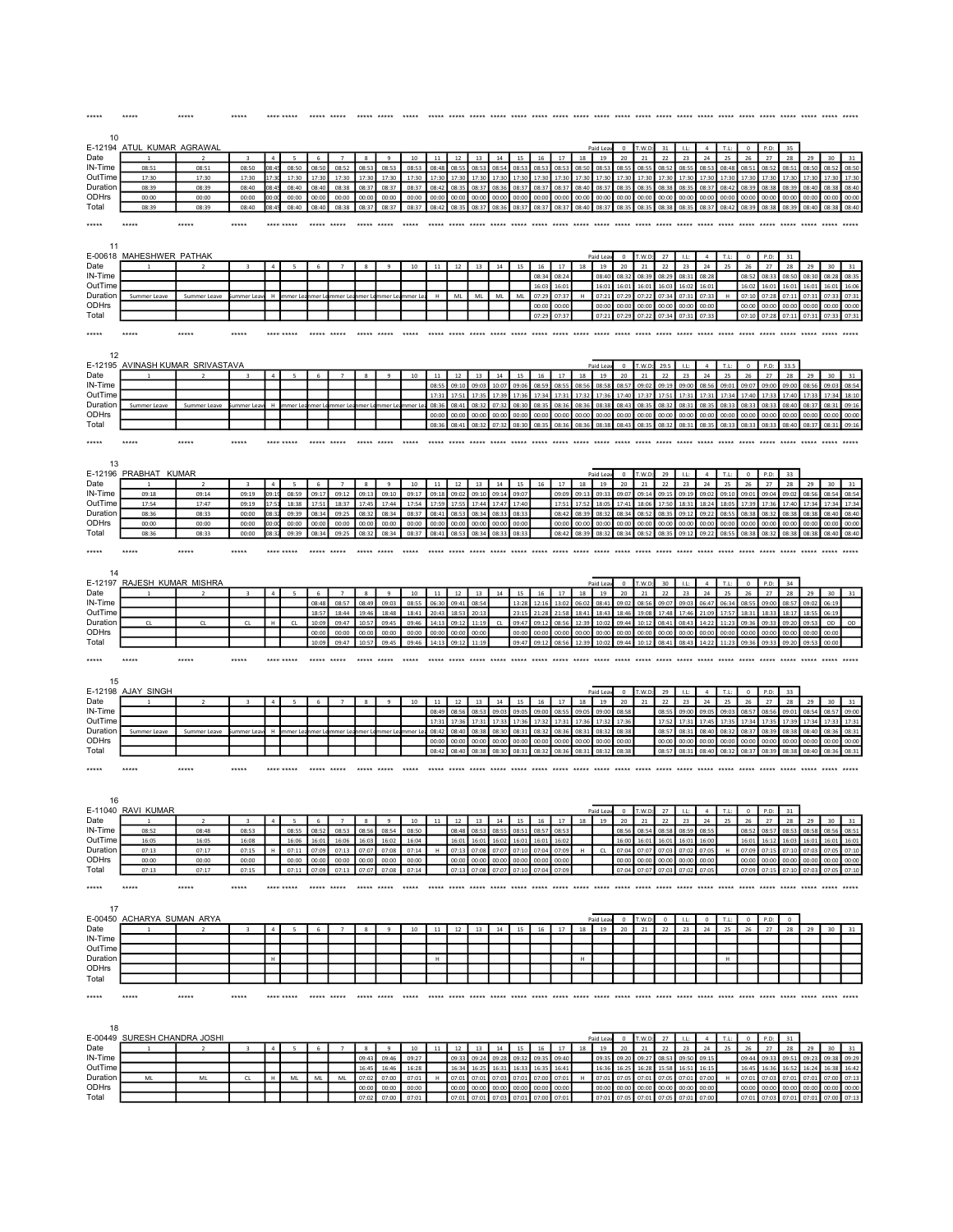| *****<br>19         | *****                     |                         |                         |                |                |                |                |                           |                              |                |                |                 |                    |                |                |                 |                |             |                |                |                   |                  |                 |                            |             |                         |                |                                     |                |                |               |
|---------------------|---------------------------|-------------------------|-------------------------|----------------|----------------|----------------|----------------|---------------------------|------------------------------|----------------|----------------|-----------------|--------------------|----------------|----------------|-----------------|----------------|-------------|----------------|----------------|-------------------|------------------|-----------------|----------------------------|-------------|-------------------------|----------------|-------------------------------------|----------------|----------------|---------------|
|                     | E-12355 DIVYA VIJ         |                         |                         |                |                |                |                |                           |                              |                |                |                 |                    |                |                |                 |                |             | Paid Leav      | $\circ$        | T.W.D:            | $\circ$          | LL              | $^{\circ}$                 | T.L:        | $^{\circ}$              | P.D:           | $^{\circ}$                          |                |                |               |
| Date                |                           |                         |                         |                |                |                |                |                           |                              | 10             | 11             | 12              | 13                 | 14             | 15             | 16              | 17             | 18          | 19             | $20\,$         | 21                | 22               | 23              | $\bf{24}$                  | 25          | 26                      | 27             | 28                                  | 29             | 30             |               |
| IN-Time<br>OutTime  |                           |                         |                         |                |                |                |                |                           |                              |                |                |                 |                    |                |                |                 |                |             |                |                |                   |                  |                 |                            |             |                         |                |                                     |                |                |               |
| Duration            |                           |                         |                         | H              |                |                |                |                           |                              |                | H              |                 |                    |                |                |                 |                | $\mathsf H$ |                |                |                   |                  |                 |                            | $\mathbf H$ |                         |                |                                     |                |                |               |
| ODHrs               |                           |                         |                         |                |                |                |                |                           |                              |                |                |                 |                    |                |                |                 |                |             |                |                |                   |                  |                 |                            |             |                         |                |                                     |                |                |               |
| Total               |                           |                         |                         |                |                |                |                |                           |                              |                |                |                 |                    |                |                |                 |                |             |                |                |                   |                  |                 |                            |             |                         |                |                                     |                |                |               |
| *****               |                           | *****                   | *****                   |                | **** *****     |                |                |                           |                              |                |                |                 |                    |                |                |                 |                |             |                |                |                   |                  |                 |                            |             |                         |                |                                     |                |                |               |
|                     |                           |                         |                         |                |                |                |                |                           |                              |                |                |                 |                    |                |                |                 |                |             |                |                |                   |                  |                 |                            |             |                         |                |                                     |                |                |               |
| 20                  | E-12386 ANIL KUMAR        |                         |                         |                |                |                |                |                           |                              |                |                |                 |                    |                |                |                 |                |             | Paid Lea       | $\,0\,$        | T.W.D:            | 27               | 1.1:            | $\sim$                     | T.L:        | $\circ$                 | P.D:           | 31                                  |                |                |               |
| Date                |                           | $\overline{2}$          |                         |                |                |                |                |                           |                              | $10\,$         | 11             | 12              | 13                 | 14             | 15             | $16\,$          | 17             | 18          | 19             | 20             | 21                | $22\,$           | 23              | $\bf{24}$                  | 25          | 26                      | 27             | 28                                  | 29             | 30             | 31            |
| IN-Time             |                           |                         |                         |                |                |                |                |                           |                              |                |                |                 |                    |                |                |                 |                |             |                |                |                   |                  |                 |                            |             |                         |                |                                     |                |                |               |
| OutTime<br>Duration | OD                        | OD                      | OD                      | $\mathsf H$    | $_{\text{OD}}$ | $_{OD}$        | OD             | OD                        | $_{OD}$                      | OD             | $\,$ H         | OD              | O <sub>D</sub>     | $_{OD}$        | OD             | OD              | $_{OD}$        | H           | $_{OD}$        | OD             | $_{OD}$           | OD               | OD              | OD                         | $\,$ H      | OD                      | OD             | $_{OD}$                             | OD             | $_{OD}$        | OD            |
| ODHrs               |                           |                         |                         |                |                |                |                |                           |                              |                |                |                 |                    |                |                |                 |                |             |                |                |                   |                  |                 |                            |             |                         |                |                                     |                |                |               |
| Total               |                           |                         |                         |                |                |                |                |                           |                              |                |                |                 |                    |                |                |                 |                |             |                |                |                   |                  |                 |                            |             |                         |                |                                     |                |                |               |
| *****               | *****                     | *****                   | *****                   |                | **** *****     | *****          |                |                           |                              |                |                |                 |                    |                |                |                 | $+ + + + +$    | $*****$     |                | ***** *****    |                   | $*****$          |                 |                            |             |                         |                | ***** ***** ***** *****             |                |                |               |
| 21                  |                           |                         |                         |                |                |                |                |                           |                              |                |                |                 |                    |                |                |                 |                |             |                |                |                   |                  |                 |                            |             |                         |                |                                     |                |                |               |
|                     | E-12356 NEHA UNIYAI       |                         |                         |                |                |                |                |                           |                              |                |                |                 |                    |                |                |                 |                |             | Paid Le        | $\circ$        | 1.001             | $27\,$           | 1.1             | $\sqrt{4}$                 | T.L         | $\mathbf 0$             | P.D:           | 31                                  |                |                |               |
| Date<br>IN-Time     | 08:49                     | $\overline{z}$<br>08:46 | 08:47                   | $\overline{a}$ | 08:48          | 6<br>08:49     | 08:46          | $\boldsymbol{8}$<br>08:48 | 9<br>08:50                   | 10<br>08:46    | $11\,$         | $12\,$<br>08:46 | 13<br>08:47        | 14<br>08:5     | 15<br>08:5     | 16<br>08:5      | 17<br>08:5     | $18\,$      | 19             | 20<br>08:51    | $21\,$<br>08:5    | $\bf 22$<br>08:5 | $23\,$<br>08:5! | 24<br>08:53                | 25          | $26\,$<br>09:08         | 27<br>08:53    | 28                                  | 29<br>08:49    | 30<br>08:50    | 31<br>08:5    |
| OutTime             | 17:30                     | 17:30                   | 17:30                   |                | 17:30          | 17:30          | 17:30          | 17:30                     | 17:30                        | 17:30          |                | 17:30           | 17:30              | 17:30          | 17:30          | 17:30           | 17:30          |             |                | 17:30          | 17:34             | 17:30            | 17:30           | 17:30                      |             | 17:40                   | 17:30          |                                     | 17:30          | 17:30          | 17:3          |
| Duration            | 08:41                     | 08:44                   | 08:43                   | н              | 08:42          | 08:45          | 08:44          | 08:42                     | 08:40                        | 08:44          | H              | 08:44           | 08:43              | 08:36          | 08:38          | 08:39           | 08:39          | н           | ML             | 08:40          | 08:42             | 08:38            | 08:31           | 08:37                      | H           | 08:32                   | 08:37          | CL                                  | 08:41          | 08:40          | 08:40         |
| ODHrs<br>Total      | 00:00<br>08:41            | 00:00<br>08:44          | 00:00<br>08:43          |                | 00:00<br>08:42 | 00:00<br>08:45 | 00:00<br>08:44 | 00:00<br>08:42            | 00:00<br>08:40               | 00:00<br>08:44 |                | 00:00<br>08:44  | 00:00<br>08:43     | 00:00<br>08:3  | 00:00<br>08:38 | 00:00           | 00:00<br>08:3  |             |                | 00:00<br>08:40 | 00:00<br>08:42    | 00:00<br>08:38   | 00:00<br>08:3   | 00:00<br>08:37             |             | 00:00<br>08:32          | 00:00<br>08:37 |                                     | 00:00<br>08:41 | 00:00<br>08:40 | 00:00<br>08:4 |
|                     |                           |                         |                         |                |                |                |                |                           |                              |                |                |                 |                    |                |                |                 |                |             |                |                |                   |                  |                 |                            |             |                         |                |                                     |                |                |               |
| *****               | *****                     | *****                   | *****                   |                | **** *****     | *****          | *****          | *****                     | *****                        | *****          | *****          | *****           | *****              | $*****$        | *****          | *****           | ***** *****    |             | *****          |                | ***** ***** ***** |                  | *****           | *****                      | *****       | *****                   | ***** *****    |                                     | ***** *****    |                |               |
| 22                  | E-00610 RAMAKANT MARDE    |                         |                         |                |                |                |                |                           |                              |                |                |                 |                    |                |                |                 |                |             | Paid Lea       | $\circ$        | T.W.D             | 27               | LL:             | $\overline{4}$             | T.L:        | $\mathbf 0$             | P.D:           | 31                                  |                |                |               |
| Date                |                           |                         |                         |                |                |                |                |                           |                              | 10             | 11             | 12              | 13                 | 14             | 15             | 16              | 17             | 18          | 19             | 20             | 21                | 22               | 23              | 24                         | 25          | 26                      | 27             | 28                                  | 29             | 30             |               |
| IN-Time             |                           |                         |                         |                |                |                |                |                           |                              |                |                |                 |                    |                |                |                 |                |             |                |                | 09:01             | 09:05            | 08:57           | 08:58                      |             | 08:59                   | 08:56          | 09:02                               | 08:53          | 08:54          | 08:5          |
| OutTime<br>Duration | Summer Leave              | Summer Leave            | ummer Lea               |                | mmer Le        | mer            | mer L          | mer I                     | mer Le                       | nmer Le        | H              | ML              | ML                 | ML             | ML             | ML              | ML             | $\mathsf H$ | ${\sf CL}$     | CL             | 16:03<br>07:02    | 16:12<br>07:07   | 16:11<br>07:14  | 16:49<br>07:51             | H           | 16:03<br>07:04          | 16:05<br>07:09 | 16:05<br>07:03                      | 16:14<br>07:21 | 16:03<br>07:09 | 17:3<br>08:4  |
| ODHrs               |                           |                         |                         |                |                |                |                |                           |                              |                |                |                 |                    |                |                |                 |                |             |                |                | 00:00             | 00:00            | 00:00           | 00:0                       |             | 00:00                   | 00:00          | 00:00                               | 00:00          | 00:00          | 00:00         |
| Total               |                           |                         |                         |                |                |                |                |                           |                              |                |                |                 |                    |                |                |                 |                |             |                |                | 07:02             | 07:07            | 07:14           | 07:5                       |             | 07:04                   | 07:09          | 07:03                               | 07:21          | 07:09          | $08 - 4$      |
| *****               |                           | *****                   |                         |                |                |                |                |                           |                              |                |                |                 |                    |                |                |                 |                |             |                |                |                   |                  |                 |                            |             |                         |                |                                     |                |                |               |
|                     |                           |                         |                         |                |                |                |                |                           |                              |                |                |                 |                    |                |                |                 |                |             |                |                |                   |                  |                 |                            |             |                         |                |                                     |                |                |               |
| 23                  | E-12200 RAMRAJ SINGH      |                         |                         |                |                |                |                |                           |                              |                |                |                 |                    |                |                |                 |                |             |                |                |                   |                  |                 |                            |             |                         |                |                                     |                |                |               |
| Date                |                           |                         |                         |                |                | 6              |                | 8                         |                              | $10\,$         | 11             | $12\,$          | 13                 | 14             | 15             | 16              | 17             | 18          | Paid Lea<br>19 | $\,$ 0<br>20   | T.W.D:<br>21      | 27<br>$22\,$     | LL:<br>23       | $\overline{4}$<br>$\bf 24$ | T.L:<br>25  | $\circ$<br>${\bf 26}$   | P.D:<br>27     | 31<br>28                            | 29             | 30             |               |
| IN-Time             |                           |                         |                         |                |                |                |                |                           |                              |                |                |                 |                    | 09:04          | 08:58          | 08:56           |                |             |                |                | 09:04             | 08:53            | 09:06           | 08:55                      |             | 09:08                   | 08:58          | 09:13                               | 09:08          | 09:14          | 09:00         |
| OutTime             |                           |                         |                         |                |                |                |                |                           |                              |                |                |                 |                    | 16:0           | 16:0           | 16:07           |                | H           |                |                | 16:0              | 16:0             | 16:08           | 17:44                      |             | 16:1                    | 16:10          | 16:17                               | 17:07          | 18:37          | 19:3          |
| Duration<br>ODHrs   | OD                        | OD                      | OD                      | OD             | OD             | OD             | OD             | OD                        | OD                           | OD             | OD             | OD              |                    | 07:02<br>00:00 | 07:03<br>00:00 | 07:06<br>00:01  |                |             |                | ${\sf CL}$     | 07:01<br>00:00    | 07:08<br>00:00   | 07:02<br>00:00  | 08:49<br>00:0              | $\mathsf H$ | 07:08<br>00:00          | 07:18<br>00:00 | 07:04<br>00:00                      | 07:59<br>00:00 | 09:23<br>00:00 | 10:38<br>00:0 |
|                     |                           |                         |                         |                |                |                |                |                           |                              |                |                |                 |                    | 07:02          | 07:03          | 07:06           |                |             |                |                | 07:01             | 07:08            | 07:02           | 08:49                      |             | 07:08                   | 07:18          | 07:04                               | 07:59          | 09:23          | 10:38         |
| Total               |                           |                         |                         |                |                |                |                |                           |                              |                |                |                 |                    |                |                |                 |                |             |                |                |                   |                  |                 |                            |             |                         |                |                                     |                |                |               |
| *****               | ****                      | *****                   | *****                   |                |                |                |                |                           |                              |                |                |                 |                    |                |                |                 |                |             |                |                |                   |                  |                 |                            |             |                         |                |                                     |                |                |               |
|                     |                           |                         |                         |                |                |                |                |                           |                              |                |                |                 |                    |                |                |                 |                |             |                |                |                   |                  |                 |                            |             |                         |                |                                     |                |                |               |
| 24                  |                           |                         |                         |                |                |                |                |                           |                              |                |                |                 |                    |                |                |                 |                |             |                |                |                   |                  |                 |                            |             |                         |                |                                     |                |                |               |
|                     | E-00613 VIKRAM GUPTA      |                         |                         |                |                |                |                |                           |                              |                |                |                 |                    |                |                |                 |                |             | Paid I e       | $\Omega$       | 1.001             | 28               | 1.1             | $\overline{4}$             | T.L         | $\circ$                 | P.D:           | 32                                  |                |                |               |
| Date<br>IN-Time     |                           |                         |                         | $\overline{4}$ |                | 09:3           | 09:33          | $\mathbf{8}$<br>09:43     | $\overline{9}$<br>09:33      | $10$<br>09:52  | $11$<br>10:3   | 12<br>09:5      | 13<br>09:4         | 14<br>09:5     | 15<br>10:09    | $16\,$<br>10:09 | 17<br>09:44    | 18          | 19<br>09:50    | 20<br>10:01    | 21<br>09:5        | 22<br>09:43      | 23<br>09:5      | 24<br>09:5                 | 25          | 26<br>09:57             | 27<br>09:52    | 28<br>09:58                         | 29<br>10:01    | 30<br>09:54    | 09:2          |
| OutTime             |                           |                         |                         |                |                | 16:42          | 17:18          | 17:19                     | 17:14                        | 18:08          | 17:58          | 17:21           | 17:23              | 17:06          | 17:54          | 17:32           | 17:36          |             | 18:08          | 17:32          | 17:54             | 17:06            | 17:51           | 17:45                      |             | 17:19                   | 17:25          | 17:31                               | 17:17          | 17:19          | 16:30         |
| Duration            | Summer Leave              | Summer Leave            | immer Lea               | H              | mmer Le        | 07:10          | 07:45          | 07:36                     | 07:41                        | 08:16          | 07:2           | 07:2            | 07:41              | 07:14          | 07:49          | 07:23           | 07:52          | H           | 08:18          | 07:31          | 08:03             | 07:23            | 07:58           | 07:49                      | H           | 07:22                   | 07:33          | 07:33                               | 07:16          | 07:25          | 07:0          |
| ODHrs<br>Total      |                           |                         |                         |                |                | 00:00<br>07:10 | 00:00<br>07:45 | 00:00<br>07:36            | 00:00<br>07:41               | 00:00<br>08:16 | 00:00<br>07:22 | 00:00<br>07:22  | 00:00<br>07:41     | 00:00<br>07:14 | 00:00<br>07:49 | 00:00<br>07:23  | 00:00<br>07:52 |             | 00:00<br>08:18 | 00:00<br>07:31 | 00:00<br>08:03    | 00:00<br>07:23   | 00:00<br>07:58  | 00:00<br>07:49             |             | 00:00<br>07:22          | 00:00<br>07:33 | 00:00<br>07:33                      | 00:00<br>07:16 | 00:00<br>07:25 | 00:00<br>07:0 |
|                     |                           | *****                   | *****                   |                |                | *****          | *****          | *****                     | *****                        |                |                |                 |                    |                |                | *****           | *****          |             | *****          | *****          |                   |                  |                 |                            |             |                         |                |                                     |                |                |               |
| *****               | ****                      |                         |                         |                |                |                |                |                           |                              |                |                |                 |                    |                |                |                 |                |             |                |                |                   |                  |                 |                            |             |                         |                |                                     |                |                |               |
| 25                  |                           |                         |                         |                |                |                |                |                           |                              |                |                |                 |                    |                |                |                 |                |             |                |                |                   |                  |                 |                            |             |                         |                |                                     |                |                |               |
|                     | E-12199 DIKSHA UPRETI     |                         |                         |                |                |                |                |                           |                              |                |                |                 |                    |                |                |                 |                |             | Paid Leav      | $\,0\,$        | T.W.D             | 27               | LL:             | $\sim$                     | T.L:        | $\,0\,$                 | P.D:           | 31                                  |                |                |               |
| Date<br>IN-Time     | 08:55                     | 08:51                   | 08:53                   |                | 08:42          | 6<br>08:59     | 08:57          | 8<br>08:58                | 9<br>08:53                   | 10<br>09:01    | 11             | 12<br>08:52     | 13<br>08:54        | 14             | 15             | 16              | 17             | 18          | 19             | 20<br>08:54    | 21<br>09:06       | 22<br>08:58      | 23<br>08:58     | 24<br>09:11                | 25          | 26<br>08:51             | 27<br>08:59    | 28<br>08:52                         | 29<br>09:05    | 30<br>09:05    | 08:59         |
| OutTime             | 16:02                     | 16:01                   | 16:08                   |                | 15:59          | 16:06          | 16:12          | 16:02                     | 16:07                        | 16:02          |                | 16:05           | 16:07              |                |                |                 |                |             |                | 16:04          | 16:03             | 16:06            | 16:00           | 16:14                      |             |                         | 16:32 16:01    | 16:05                               | 16:09          | 16:07          | 18:45         |
| Duration            | 07:07<br>00:00            | 07:10<br>00:00          | 07:15<br>00:00          |                | 07:17<br>00:00 | 00:00          | 07:15<br>00:00 | 00:00                     | 07:1                         | 07:0<br>00:00  |                | 07:1<br>00:00   | 00:0               |                |                |                 |                |             | M              | 00:00          | 01:00             | 00:00            | 00:00           | 07:03<br>00:0              | H           | 07:41<br>00:00          | 00:00          | 00:00                               | 00:00          | 00:00          | 00:00         |
| ODHrs<br>Total      | 07:07                     | 07:10                   | 07:15                   |                | 07:17          | 07:07          | 07:15          | 07:0                      | 00:00<br>07:14               | 07:01          |                | 07:1            | $07-1$             |                |                |                 |                |             |                |                | $07 - 5$          |                  |                 | $07 - C$                   |             | 07:4                    | 07:0           | 07:1                                | 07:04          | 07:02          |               |
| *****               | ****:                     | *****                   | *****                   |                | **** *****     | *****          |                | *****                     |                              |                |                |                 |                    |                |                |                 |                |             |                |                | ***** ***** ***** |                  |                 |                            |             |                         |                |                                     |                |                |               |
|                     |                           |                         |                         |                |                |                |                |                           |                              |                |                |                 |                    |                |                |                 |                |             |                |                |                   |                  |                 |                            |             |                         |                |                                     |                |                |               |
| 26                  |                           |                         |                         |                |                |                |                |                           |                              |                |                |                 |                    |                |                |                 |                |             |                |                |                   |                  |                 |                            |             |                         |                |                                     |                |                |               |
|                     | E-00738 MUNNA KUMAR YADAV |                         |                         |                |                |                |                |                           |                              |                |                |                 |                    |                |                |                 |                |             | Paid Le        | $\circ$        | T.W.L             | 27               |                 | $\overline{a}$             | T.L         | $\mathbf 0$             | P.D            | 31                                  |                |                |               |
| Date                |                           |                         | $\overline{\mathbf{3}}$ | $\mathbf{a}$   |                | 6              |                | $\mathbf{\mathcal{R}}$    | q                            | 10             | 11             | 12<br>$08 -$    | 13<br>ng-          | 14             | 15             | 16              | 17             | 18          | 19             | 20             | 21<br>$08 - 4$    | 22<br>ns∙s       | 23              | 24                         | 25          | 26<br><b>ng-5</b>       | 27             | 28                                  | 29             | 30             | 08.5          |
| IN-Time<br>OutTime  |                           |                         |                         |                |                |                |                |                           |                              |                |                | 16:07           | 16:02              |                |                |                 |                |             | 08:5<br>16:0   |                |                   |                  | 08:3<br>16:0    | 08:3<br>16:0               |             | 16:0                    | 08:49<br>16:0  | 09:0<br>16:0                        | 08:5<br>16:0   | 08:5<br>16:07  |               |
| Duration            | Summer Leave              | Summer Leave            | mmer Le                 |                | mmer L         | mer            | nmer L         | mer I                     | imer Li                      | nmer L         |                | 07:1            | 07:2               |                | CL             | CL              | CL             |             | 07:1           |                | 07:20             | 07:2             | 07:2            | 07:2                       |             | 07:10                   | 07:1           | 07:0                                | 07:1           | 07:10          | 08:3          |
| ODHrs               |                           |                         |                         |                |                |                |                |                           |                              |                |                | 00:00           | 00:00<br>$07 - 21$ |                |                |                 |                |             | 00:00          | 00:00<br>07:33 | 00:00             | 00:00<br>07:25   | 00:00           | 00:00<br>07:2              |             | 00:00                   | 00:00          | 00:00                               | 00:00          | 00:00          | 00:00         |
| Total               |                           |                         |                         |                |                |                |                |                           |                              |                |                | 07:10           |                    |                |                |                 |                |             | 07:10          |                | 07:20             |                  | 07:24           |                            |             |                         | 07:10 07:12    | 07:02                               | 07:12          | 07:10 08:39    |               |
| *****               | *****                     | *****                   | *****                   |                | **** *****     | ***** *****    |                | ***** *****               |                              | $****$         |                |                 |                    |                |                |                 |                |             |                |                |                   |                  |                 |                            |             |                         |                |                                     |                |                |               |
| 27                  |                           |                         |                         |                |                |                |                |                           |                              |                |                |                 |                    |                |                |                 |                |             |                |                |                   |                  |                 |                            |             |                         |                |                                     |                |                |               |
|                     | E-00776 PRATYUSH KUMAR    |                         |                         |                |                |                |                |                           |                              |                |                |                 |                    |                |                |                 |                |             | Paid Lea       | $\circ$        | T.W.D             | $27\,$           | LL:             | $\sqrt{4}$                 | T.L:        | $\overline{\mathbf{0}}$ | P.D:           | 31                                  |                |                |               |
| Date                |                           |                         | $\overline{\mathbf{z}}$ | $\overline{4}$ | 5              | 6              | $\overline{7}$ | $\boldsymbol{8}$          | $\overline{9}$               | 10             | $11\,$         | 12              | 13                 | 14             | 15             | 16              | 17             | 18          | 19             | 20             | 21                | 22               | 23              | 24                         | 25          | 26                      | 27             | 28                                  | 29             | 30             | 31            |
| IN-Time<br>OutTime  |                           |                         |                         |                |                |                |                |                           |                              |                |                | 08:9<br>16:07   | 08:4<br>16:01      | 16:02          | 08:3<br>16:04  | 08:50<br>16:03  | 08:4<br>16:00  |             |                | 08:4<br>16:00  | 16:00             | 16:00            | 08:4<br>16:10   | 08:0<br>16:07              |             | 08:4<br>16:50           | 08:4<br>16:12  | 08:4<br>16:11                       | 08:46<br>18:46 | 16:08          | 08:4<br>19:38 |
| Duration            | Summer Leave              | Summer Leave            | ummer Lea               | н              | mmer Lea       | mer l          | nmer Li        |                           | mer Le <mark>mmer L</mark> e | nmer L         | н              | 07:1!           | 07:15              | 07:16          | 07:25          | 07:13           | 07:14          | н           | MI             | 07:17          | 07:12             | 07:08            | 07:23           | 08:05                      | H           | 08:06                   | 07:30          | 07:29                               | 10:00          | 07:17          | 10:5          |
| ODHrs               |                           |                         |                         |                |                |                |                |                           |                              |                |                | 00:00           | 00:00              | 00:00          | 00:00          | 00:00           | 00:00          |             |                | 00:00          | 00:00             | 00:00            | 00:00           | 00:00                      |             | 00:00                   | 00:00          | 00:00                               | 00:00          | 00:00          | 00:00         |
| Total               |                           |                         |                         |                |                |                |                |                           |                              |                |                | 07:1            | 07:19              | 07:1           | 07:2           | 07:13           | 07:14          |             |                |                | 07:12             | 07:08            | 07:23           | 08:05                      |             | 08:06                   | 07:30          | 07:29                               | 10:00          | 07:17          | 10:5          |
| *****               | *****                     | *****                   | *****                   |                | **** *****     | ***** *****    |                | ***** *****               |                              | *****          |                |                 |                    |                |                |                 |                |             |                |                |                   |                  | *****           |                            |             |                         |                | ***** ***** ***** ***** ***** ***** |                | *****          |               |
|                     |                           |                         |                         |                |                |                |                |                           |                              |                |                |                 |                    |                |                |                 |                |             |                |                |                   |                  |                 |                            |             |                         |                |                                     |                |                |               |
| 28                  | E-12269 NITIN KUMAR       |                         |                         |                |                |                |                |                           |                              |                |                |                 |                    |                |                |                 |                |             | Paid Leav      | $\circ$        | T.W.D:            | 27               | 1.1             | $\overline{a}$             | T.L:        | $^{\circ}$              | P.D:           | 31                                  |                |                |               |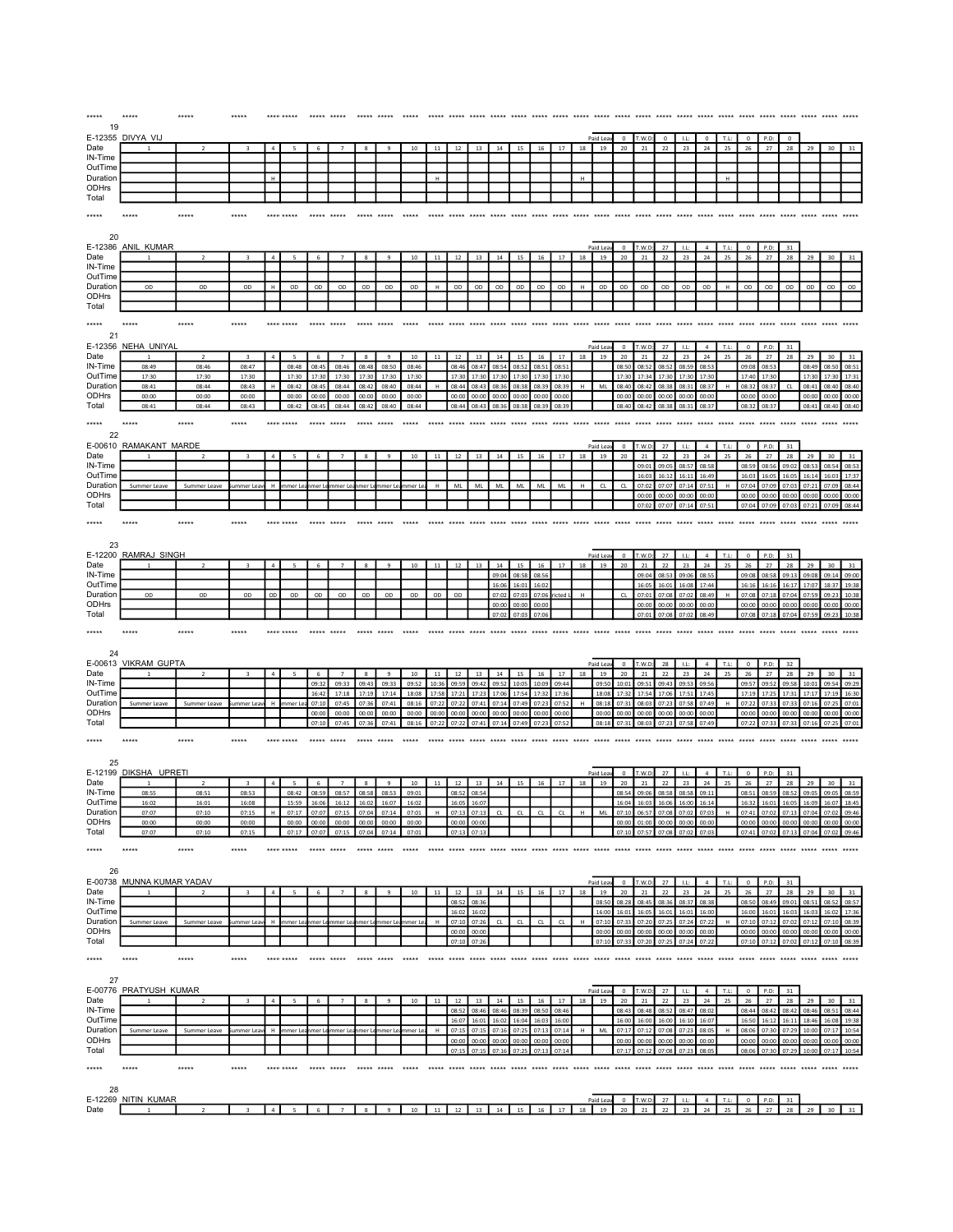| IN-Time<br>OutTime                                                                                   |                                 |                |                         |                |                          |                |                |                        |                |                |        | 09:D<br>16:04     | 09:03<br>16:04 | 09:03<br>16:09 | 09:01<br>16:04 | 09:02<br>16:03    | 09:0<br>16:0   |       | 09:00<br>16:07 | 09:0<br>16:0   | 09:09<br>16:09                      | 09:08<br>16:10 | 09:06<br>16:09 | 09:0<br>17:0         |                | 09:08<br>16:15 | 09:00<br>16:11    | 09:04<br>16:09 | 09:06          | 09:05                  |                |
|------------------------------------------------------------------------------------------------------|---------------------------------|----------------|-------------------------|----------------|--------------------------|----------------|----------------|------------------------|----------------|----------------|--------|-------------------|----------------|----------------|----------------|-------------------|----------------|-------|----------------|----------------|-------------------------------------|----------------|----------------|----------------------|----------------|----------------|-------------------|----------------|----------------|------------------------|----------------|
| Duration                                                                                             | Summer Leave                    | Summer Leave   | summer Lea              | H              | mmer Le                  | mer            | nmer L         | ımer L                 | nmer L         | nmer Le        |        | 07:0              | 07:0           | 07:06          | 07:0           | 07:0              | 07:03          |       | 07:07          | 07:0           | 07:04                               | 07:0           | 07:03          | 07:5                 |                | 07:07          | 07:1              | 07:0           | 07:5           | 07:0                   | 07:09          |
| ODHrs                                                                                                |                                 |                |                         |                |                          |                |                |                        |                |                |        | 00:00             | 00:00          | 00:00          | 00:00          | 00:00             | 00:00          |       | 00:00          | 00:00          | 00:00                               | 00:00          | 00:00          | 00:00                |                | 00:00          | 00:00             | 00:00          | 00:00          | 00:00                  | 00:00          |
| Total                                                                                                |                                 |                |                         |                |                          |                |                |                        |                |                |        | 07:03             | 07:01          | 07:06          | 07:03          | 07:01             | 07:03          |       | 07:07          | 07:03          | 07:04                               | 07:02          | 07:03          | 07:58                |                | 07:07          | 07:11             | 07:05          | 07:59          | 07:03                  | 07:09          |
|                                                                                                      |                                 |                |                         |                |                          |                |                |                        |                |                |        |                   |                |                |                |                   |                |       |                |                |                                     |                |                |                      |                |                |                   |                |                |                        |                |
| *****                                                                                                |                                 | *****          | *****                   |                |                          |                |                |                        |                |                |        |                   |                |                |                |                   |                |       |                |                | ***** ***** ***** ***** ***** ***** |                |                |                      |                |                |                   |                |                |                        |                |
|                                                                                                      |                                 |                |                         |                |                          |                |                |                        |                |                |        |                   |                |                |                |                   |                |       |                |                |                                     |                |                |                      |                |                |                   |                |                |                        |                |
| 29                                                                                                   |                                 |                |                         |                |                          |                |                |                        |                |                |        |                   |                |                |                |                   |                |       |                |                |                                     |                |                |                      |                |                |                   |                |                |                        |                |
| E-00789                                                                                              | <b>DHRUV KUMAR MISHRA</b>       |                |                         |                |                          |                |                |                        |                |                |        |                   |                |                |                |                   |                |       | Paid Lea       | $\mathbf 0$    | T.W.D                               | 27             | LL:            | $\overline{4}$       | T.L:           | $\mathbf 0$    | P.D:              | 31             |                |                        |                |
| Date                                                                                                 |                                 |                |                         |                |                          |                |                |                        |                | 10             | $11\,$ | 12                | $13\,$         | 14             | 15             | 16                | 17             | 18    | 19             | 20             | 21                                  | 22             | 23             | 24                   | 25             | 26             | 27                | 28             | 29             | 30                     |                |
| IN-Time                                                                                              | 09:24                           | 09:17          | 09:00                   |                | 09:57                    | 09:27          | 09:24          | 09:39                  | 09:13          | 09:00          |        | 09:03             | 08:5           | 09:45          | 09:19          | 08:19             | 09:09          |       | 08:50          | 09:10          | 09:43                               | 08:53          | 09:22          | 08:52                | 10:58          | 09:37          | 09:24             | 09:07          | 09:11          | 09:30                  | 09:35          |
| OutTime                                                                                              | 17:21                           | 17:15          | 17:18                   |                | 17:01                    | 16:53          | 19:48          | 19:48                  | 16:36          |                |        | 19:17             | 17:24          | 17:23          | 18:12          | 17:59             | 17:54          |       | 18:08          | 17:57          | 17:53                               | 17:50          | 19:15          | 18:53                | 18:50          | 18:21          | 18:49             | 18:58          | 18:46          | 18:36                  | 18:15          |
| Duration<br>ODHrs                                                                                    | 07:57<br>00:00                  | 07:58<br>00:00 | 08:18<br>00:00          |                | 07:04<br>00:00           | 07:26<br>00:00 | 10:24          | 10:09<br>00:00         | 07:23<br>00:00 | 00:00          | H      | 10:14             | 08:32<br>00:00 | 07:38<br>00:00 | 08:57<br>00:00 | 09:40<br>00:00    | 08:45<br>00:00 | H     | 09:18          | 08:47          | 08:10                               | 08:57          | 09:53<br>00:00 | 10:01<br>00:00       | 07:52<br>00:00 | 08:44<br>00:00 | 09:25             | 09:51<br>00:00 | 09:35<br>00:00 | 09:06<br>00:00         | 08:40<br>00:00 |
| Total                                                                                                | 07:57                           | 07:58          | 08:18                   |                | 07:04                    | 07:26          | 00:00<br>10:24 | 10:09                  | 07:23          | 00:00<br>00:00 |        | 00:00<br>10:14    | 08:32          | 07:38          | 08:57          | 09:40             | 08:45          |       | 00:00<br>09:18 | 00:00<br>08:47 | 00:00<br>08:10                      | 00:00<br>08:57 | 09:53          | 10:01                | 07:52          | 08:44          | 00:00<br>09:25    | 09:51          | 09:35          |                        | 08:40          |
|                                                                                                      |                                 |                |                         |                |                          |                |                |                        |                |                |        |                   |                |                |                |                   |                |       |                |                |                                     |                |                |                      |                |                |                   |                |                |                        |                |
| *****                                                                                                | *****                           | *****          | *****                   |                | **** *****               | *****          | *****          | ***** *****            |                | *****          | *****  | *****             | *****          | *****          | *****          | *****             | ***** *****    |       | *****          | *****          | $*****$                             | *****          | *****          | *****                | esses esses    |                | *****             |                |                | annon annon annon anno |                |
| 30                                                                                                   |                                 |                |                         |                |                          |                |                |                        |                |                |        |                   |                |                |                |                   |                |       |                |                |                                     |                |                |                      |                |                |                   |                |                |                        |                |
|                                                                                                      | E-10010 DAYA SHANKAR SINGH      |                |                         |                |                          |                |                |                        |                |                |        |                   |                |                |                |                   |                |       | Paid Leav      | $^{\circ}$     | T.W.D:                              | 30             | LL             | $\mathfrak{a}$       | T.L:           | $^{\circ}$     | P.D:              | 34             |                |                        |                |
| Date                                                                                                 |                                 | $\overline{2}$ | 3                       | $\overline{4}$ | 5                        | 6              | $\overline{7}$ | 8                      | 9              | 10             | 11     | 12                | 13             | 14             | 15             | 16                | 17             | 18    | 19             | 20             | 21                                  | 22             | 23             | 24                   | 25             | 26             | 27                | 28             | 29             | 30                     |                |
| IN-Time                                                                                              | 08:59                           | 09:05          | 08:59                   | 09:04          | 08:59                    | 09:01          | 08:56          | 09:03                  |                | 09:09          | 09:03  | 09:11             | 09:07          | 09:08          | 09:04          | 09:04             | 09:04          | 09:10 | 09:05          |                | 09:08                               | 08:57          |                | 08:52                | 08:57          | 09:03          | 08:55             | 09:03          | 08:55          | 08:50                  | 09:06          |
| OutTime                                                                                              | 16:10                           | 16:24          | 16:23                   |                | 16:37                    | 17:30          | 17:07          | 16:20                  |                | 16:16          | 16:09  |                   | 16:1           | 16:34          | 16:06          | 16:24             | 16:54          | 16:05 | 16:16          |                | 16:31                               | 16:31          |                | 16:06                | 15:59          | 16:51          | 16:02             | 16:50          | 17:09          | 16:51                  |                |
| Duration                                                                                             | 07:11                           | 07:19          | 07:24                   |                | 07:38                    | 08:29          | 08:11          | 07:17                  | ML             | 07:07          | 07:06  | 00:00             | 07:08          | 07:26          | 07:02          | 07:2              | 07:50          | 06:5! | 07:11          | ML             | 07:23                               | 07:34          | ML             | 07:14                | 07:02          | 07:48          | 07:07             | 07:47          | 08:14          | 08:01                  | 09:06          |
| ODHrs                                                                                                | 00:00                           | 00:00          | 00:00                   | DO:            | 00:00                    | 00:00          | 00:00          | 00:0                   |                | 00:00          | 00:0   | 00:0              | 00:0           | 00:00          | 00:0           | 00:0              | 00:0           | 01:0  | 00:0           |                | 00:00                               | 00:00          |                | 00:0                 | 00:00          | 00:00          | 00:00             | 00:00          | 00:00          | 00:00                  | 00:00          |
| Total                                                                                                | 07:11                           | 07:19          | 07:24                   |                | 07:38                    | 08:29          | 08:11          | 07:17                  |                | 07:07          |        | 00:00             | 07:08          | 07:26          | 07:02          | 07:20             | 07:50          | 07:59 | 07:11          |                | 07:23                               | 07:34          |                | 07:14                | 07:02          | 07:48          | 07:07             | 07:47          |                |                        |                |
|                                                                                                      |                                 |                |                         |                |                          |                |                |                        |                |                |        |                   |                |                |                |                   |                |       |                |                |                                     |                |                |                      |                |                |                   |                |                |                        |                |
| *****                                                                                                | *****                           | *****          | *****                   |                |                          | *****          | *****          | *****                  |                | *****          |        |                   |                |                |                |                   |                |       |                |                | *****                               | *****          | *****          | *****                | *****          | *****          | ***** ***** ***** |                |                |                        |                |
| 31                                                                                                   |                                 |                |                         |                |                          |                |                |                        |                |                |        |                   |                |                |                |                   |                |       |                |                |                                     |                |                |                      |                |                |                   |                |                |                        |                |
| E-12201                                                                                              | <b>JYOTI ARYA</b>               |                |                         |                |                          |                |                |                        |                |                |        |                   |                |                |                |                   |                |       | Paid Lea       | $^{\circ}$     | T.W.D                               | 27             |                |                      | T.L            | $^{\circ}$     | P.D               | 31             |                |                        |                |
| Date                                                                                                 |                                 | $\overline{z}$ |                         |                |                          |                |                | $\mathbf{\mathcal{R}}$ |                | $10\,$         | 11     | 12                | 13             | 14             | 15             | 16                | 17             | 18    | 19             | 20             | 21                                  | $22$           | 23             | 24                   | 25             | 26             | 27                | 28             | 29             | 30                     |                |
| IN-Time                                                                                              | 09:12                           | 09:11          | 09:13                   |                | 09:30                    | 09:26          | 09:25          | 09:15                  | 09:09          | 09:11          |        | 09:1              | 09:4           | 09:1           |                |                   |                |       | 09:2           | 09:1           |                                     | 09:14          |                | 09:3!                |                |                | 09:11             | 09:39          | 09:12          | 09:14                  |                |
| OutTime                                                                                              | 16:13                           | 16:22          | 16:28                   |                | 16:58                    | 16:31          | 16:27          | 16:18                  | 16:13          | 16:43          |        | 16:34             | 16:4           | 16:1           | CL             | CL                | CL             | H     | 16:28          | 16:1!          |                                     | 16:1!          |                | 16:40                |                |                | 16:12             | 16:31          | 16:41<br>07:29 | 16:40<br>07:26         | 16:20<br>07:01 |
| Duration<br>ODHrs                                                                                    | 07:01<br>00:00                  | 07:11<br>00:00 | 07:15<br>00:00          |                | 07:28<br>00:00           | 07:05<br>00:00 | 07:02<br>00:00 | 07:03<br>00:00         | 07:04<br>00:00 | 07:32<br>00:00 |        | 07:18<br>00:00    | 07:01<br>00:00 | 07:05<br>00:00 |                |                   |                |       | 07:02<br>00:00 | 07:03<br>00:00 | ML                                  | 07:01<br>00:00 | ML             | 07:05<br>00:00       |                | ML             | 07:01<br>00:00    | 07:01<br>00:00 | 00:00          | 00:00                  | 00:00          |
| Total                                                                                                | 07:01                           | 07:11          | 07:15                   |                | 07:28                    | 07:05          | 07:02          | 07:03                  | 07:04          | 07:32          |        | 07:18             | 07:01          | 07:0           |                |                   |                |       | 07:02          | 07:03          |                                     | 07:01          |                | 07:05                |                |                | 07:01             | 07:01          | 07:29          | 07:26                  | 07:01          |
|                                                                                                      |                                 |                |                         |                |                          |                |                |                        |                |                |        |                   |                |                |                |                   |                |       |                |                |                                     |                |                |                      |                |                |                   |                |                |                        |                |
| *****                                                                                                | *****                           | *****          | *****                   |                |                          |                |                |                        |                |                |        |                   |                |                |                |                   |                |       |                |                |                                     |                |                |                      |                |                |                   |                |                |                        |                |
|                                                                                                      |                                 |                |                         |                |                          |                |                |                        |                |                |        |                   |                |                |                |                   |                |       |                |                |                                     |                |                |                      |                |                |                   |                |                |                        |                |
| 32                                                                                                   |                                 |                |                         |                |                          |                |                |                        |                |                |        |                   |                |                |                |                   |                |       |                |                |                                     |                |                |                      |                |                |                   |                |                |                        |                |
| E-12278                                                                                              | ANIL VERMA                      |                |                         |                |                          |                |                |                        |                |                |        |                   |                |                |                |                   |                |       | Paid Lea       | $\mathbf 0$    | T.W.D:                              | 27             | LL             | $\overline{4}$       | T.L:           | $\circ$        | P.D:              | 31             |                |                        |                |
| Date                                                                                                 |                                 |                | $\overline{\mathbf{3}}$ | $\overline{a}$ | $\overline{5}$           | $\mathbf{f}$   | $\overline{7}$ | 8                      | $\overline{9}$ | $10\,$         | $11\,$ | 12                | 13             | 14             | 15             | 16                | 17             | 18    | 19             | 20             | 21                                  | 22             | 23             | 24                   | 25             | 26             | 27                | 28             | 29             | 30                     | 31             |
| IN-Time                                                                                              |                                 |                |                         |                |                          |                |                |                        |                |                |        | 08:5              | 08:4           | 08:5           | 08:52          | 08:45             | 08:51          |       | 08:45          | 08:45          | 08:47                               | 08:46          | 08:45          | 08:59                |                | 08:58          | 08:48             | 08:49          | 08:50          |                        | 08:51          |
| OutTime                                                                                              |                                 |                |                         |                |                          |                |                |                        |                |                |        | 16:06             | 16:00          | 16:00          | 16:00          | 16:05             | 16:00          |       | 16:00          | 16:00          | 16:00                               | 16:00          | 16:00          | 16:00                |                | 16:01          | 16:02             | 16:00          | 16:01          |                        | 16:39          |
| Duration                                                                                             | Summer Leave                    | Summer Leave   | Summer Lea              | H              | mmer Lea                 | mer L          | mmer Le        |                        | mer Lemmer Le  | nmer Lea       | $\,$ H | 07:07             | 07:16          | 07:07          | 07:08          | 07:20             | 07:09          | H     | 07:15          | 07:15          | 07:13                               | 07:14          | 07:15          | 07:05                | H              | 07:03          | 07:14             | 07:11          | 07:11          | ricted I               | 07:48          |
| ODHrs                                                                                                |                                 |                |                         |                |                          |                |                |                        |                |                |        | 00:00             | 00:00          | 00:00          | 00:00          | 00:00             | 00:00          |       | 00:00          | 00:00          | 00:00                               | 00:00          | 00:00          | 00:00                |                | 00:00          | 00:00             | 00:00          | 00:00          |                        | 00:00          |
| Total                                                                                                |                                 |                |                         |                |                          |                |                |                        |                |                |        | 07:07             | 07:16          | 07:07          | 07:08          | 07:20             | 07:09          |       | 07:15          | 07:1!          | 07:13                               | 07:14          | 07:15          | 07:05                |                | 07:03          | 07:14             | 07:11          | 07:11          |                        | 07:48          |
| *****                                                                                                | *****                           | *****          | *****                   |                |                          |                | *****          |                        |                | *****          |        | ***** ***** ***** |                | $*****$        | *****          | *****             |                |       |                |                |                                     |                |                |                      |                |                |                   |                |                |                        |                |
|                                                                                                      |                                 |                |                         |                |                          |                |                |                        |                |                |        |                   |                |                |                |                   |                |       |                |                |                                     |                |                |                      |                |                |                   |                |                |                        |                |
|                                                                                                      |                                 |                |                         |                |                          |                |                |                        |                |                |        |                   |                |                |                |                   |                |       |                |                |                                     |                |                |                      |                |                |                   |                |                |                        |                |
| 33                                                                                                   |                                 |                |                         |                |                          |                |                |                        |                |                |        |                   |                |                |                |                   |                |       |                |                |                                     |                |                |                      |                |                |                   |                |                |                        |                |
|                                                                                                      | E-10365 ABHISHEK BHUSHAN SHARMA |                |                         |                |                          |                |                |                        |                |                |        |                   |                |                |                |                   |                |       | Paid Lea       | $\circ$        | T.W.D                               | 27             | 1.1            | $\mathfrak{a}$       | T.L            | $^{\circ}$     | P.D               | 31             |                |                        |                |
| Date                                                                                                 |                                 |                |                         | $\overline{a}$ |                          |                |                |                        |                | $10$           | $11\,$ | $12\,$            | 13             | 14             | 15             | 16                | 17             | 18    | 19             | 20             | 21                                  | 22             | 23             | 24                   | 25             | 26             | 27                | 28             | 29             | 30                     |                |
| IN-Time                                                                                              |                                 |                |                         |                |                          |                |                |                        |                |                |        | 09:1              | 09:1           | 09:2           | 09:26          | 09:2              | 09:2           |       | 09:3           | 09:17          | 09:28                               | 09:23          | 09:34          | 09:10                |                | 09:27          | 09:22             | 09:39          | 09:37          | 09:2                   |                |
| OutTime                                                                                              |                                 |                |                         |                |                          |                |                |                        |                |                |        | 17:04             | 16:25          | 16:39          | 16:35          | 16:30             | 16:47          |       | 17:19          | 16:11          | 16:34                               | 16:24          | 17:00          | 16:13                |                | 17:12          | 17:04             | 17:20          | 17:05          | 17:04                  | 16:53          |
| Duration                                                                                             |                                 |                | nmer Lı                 |                |                          |                |                |                        |                |                |        | 07:5              | 07:0           | 07:11          | 07:0           | 07:0              | 07:21          | H     | 07:48          | 07:0           | 07:0                                | 07:0           | 07:26          | 07:0                 | H              | 07:45          | 07:42             | 07:41          | 07:28          | 07:42                  | 07:2           |
| ODHrs                                                                                                |                                 |                |                         |                |                          |                |                |                        |                |                |        | 00:00             | 00:00          | 00:00          | 00:00          | 00:00             | 00:00          |       | 00:00          | 00:00          | 00:00                               | 00:00          | 00:00          | 00:00                |                | 00:00          | 00:00             | 00:00          | 00:00          | 00:00                  | 00:00          |
| Total                                                                                                |                                 |                |                         |                |                          |                |                |                        |                |                |        |                   |                |                | 07:0           | 07:0              |                |       |                |                |                                     |                |                |                      |                |                |                   |                |                |                        |                |
|                                                                                                      | *****                           | *****          | *****                   |                |                          |                |                |                        |                |                |        | *****             |                |                |                |                   |                |       |                |                |                                     |                |                |                      |                | *****          | *****             |                |                |                        |                |
| *****                                                                                                |                                 |                |                         |                |                          |                |                |                        |                |                |        |                   |                |                |                |                   |                |       |                |                |                                     |                |                |                      |                |                |                   |                |                |                        |                |
|                                                                                                      |                                 |                |                         |                |                          |                |                |                        |                |                |        |                   |                |                |                |                   |                |       |                |                |                                     |                |                |                      |                |                |                   |                |                |                        |                |
| 34                                                                                                   | NARIENDER KUMAR                 |                |                         |                |                          |                |                |                        |                |                |        |                   |                |                |                |                   |                |       |                |                |                                     |                |                |                      |                |                |                   |                |                |                        |                |
| E-10459                                                                                              |                                 |                |                         |                |                          |                |                | $\mathbf{\mathsf{R}}$  |                | 10             | 11     | 12                | 13             | 14             | 15             | 16                | 17             | 18    | Paid Lea       | $\circ$        | T.W.D:                              | 27             | LE:<br>23      | $\overline{a}$<br>24 | T.L:<br>25     | $\circ$<br>26  | P.D:<br>27        | 31<br>28       | 29             | 30                     |                |
| Date                                                                                                 |                                 |                |                         |                |                          |                |                |                        |                |                |        |                   |                |                |                |                   |                |       | 19             | 20             | $21\,$                              | 22             |                |                      |                |                |                   |                |                |                        |                |
| IN-Time<br>OutTime                                                                                   |                                 |                |                         |                |                          |                |                |                        |                |                |        | 09:01<br>16:03    | 08:59<br>16:03 | 09:10<br>16:13 | 09:09<br>16:12 | 09:0<br>16:15     | 09:06<br>16:15 |       | 09:05<br>16:08 | 09:12<br>16:14 | 09:11<br>16:14                      | 09:13<br>16:19 | 09:13<br>16:15 | 09:17<br>16:20       |                | 09:09<br>16:12 | 09:06<br>16:09    | 08:57<br>16:01 | 09:18<br>16:51 | 09:07<br>16:32         | 09:10<br>17:39 |
| Duration                                                                                             | Summer Leave                    | Summer Leave   | summer Lea              | H              | mmer Lea                 | mer L          | nmer Le        |                        | nmer Lemmer Le | nmer Lea       | H      | 07:02             | 07:08          | 07:03          | 07:03          | 07:10             | 07:09          | H     | 07:03          | 07:02          | 07:03                               | 07:06          | 07:02          | 07:03                | H              | 07:03          | 07:03             | 07:04          | 07:33          | 07:25                  | 08:29          |
| ODHrs                                                                                                |                                 |                |                         |                |                          |                |                |                        |                |                |        | 00:00             | 00:00          | 00:00          | 00:00          | 00:00             | 00:00          |       | 00:00          | 00:00          | 00:00                               | 00:00          | 00:00          | 00:00                |                | 00:00          | 00:00             | 00:00          | 00:00          | 00:00                  | 00:00          |
| Total                                                                                                |                                 |                |                         |                |                          |                |                |                        |                |                |        | 07:02             | 07:08          | 07:03          | 07:03          | 07:10             | 07:09          |       | 07:03          |                | 07:02 07:03 07:06                   |                | 07:02          | 07:03                |                | 07:03          | 07:03             | 07:04          | 07:33          | 07:25                  | 08:29          |
|                                                                                                      |                                 |                |                         |                |                          |                |                |                        |                |                |        |                   |                |                |                |                   |                |       |                |                |                                     |                |                |                      |                |                |                   |                |                |                        |                |
| *****                                                                                                | *****                           | *****          | *****                   |                | **** *****               |                |                |                        |                |                |        |                   |                |                |                |                   |                |       |                |                |                                     |                |                |                      |                |                |                   |                |                |                        |                |
| 35                                                                                                   |                                 |                |                         |                |                          |                |                |                        |                |                |        |                   |                |                |                |                   |                |       |                |                |                                     |                |                |                      |                |                |                   |                |                |                        |                |
|                                                                                                      | E-10490 RAJEEV KUMAR SINGH      |                |                         |                |                          |                |                |                        |                |                |        |                   |                |                |                |                   |                |       | Paid Lea       | $\circ$        | T.W.D:                              | 27             | LL:            | $\overline{4}$       | T.L:           | $\circ$        | P.D:              | 31             |                |                        |                |
| Date                                                                                                 |                                 |                |                         |                |                          |                |                |                        | $\overline{9}$ | $10\,$         | $11\,$ | $12\,$            | $13\,$         | 14             | 15             | 16                | 17             | 18    | 19             | 20             | 21                                  | 22             | 23             | 24                   | 25             | 26             | 27                | 28             | 29             | 30                     | 31             |
|                                                                                                      |                                 |                |                         |                |                          |                |                |                        |                |                |        | 08:55             | 08:48          | 08:53          |                |                   | 09:08          |       | 09:00          | 08:49          | 08:52                               | 08:54          | 08:53          | 08:59                |                | 08:57          | 08:54             | 08:52          | 08:57          | 08:59                  | 08:57          |
| IN-Time                                                                                              |                                 |                |                         |                |                          |                |                |                        |                |                |        |                   |                |                |                | 08:53             |                |       |                |                |                                     |                |                |                      |                |                |                   | 16:11          | 16:51          | 16:13                  | 16:07          |
| OutTime                                                                                              |                                 |                |                         |                |                          |                |                |                        |                |                |        | 16:22             | 16:01          | 16:06          |                | 16:03             | 16:11          |       | 16:03          | 16:10          | 16:09                               | 16:08          | 16:12          | 16:03                |                | 16:10          | 16:05             |                |                |                        |                |
| Duration                                                                                             | Summer Leave                    | Summer Leave   | summer Lea              |                | H mmer Lea               |                | mmer Le        | mer L                  |                | nmer Le        | H      | 07:27             | 07:13          | 07:13          | ML             | 07:10             | 07:03          | H     | 07:03          | 07:21          | 07:13                               | 07:14          | 07:19          | 07:04                | H              | 07:13          | 07:11             | 07:19          | 07:54          | 07:14<br>07:10         |                |
|                                                                                                      |                                 |                |                         |                |                          |                |                |                        |                |                |        | 00:00             | 00:0           | 00:00          |                | 00:00             | 00:0           |       | 00:00          | 00:00          | 00:00                               | 00:00          | 00:00          | 00:00                |                | 00:00          | 00:00             | 00:00          | 00:00          | 00:00                  | 00:00          |
|                                                                                                      |                                 |                |                         |                |                          |                |                |                        |                |                |        | 07:27             | 07:13          | 07:13          |                | 07:10             | 07:03          |       | 07:03          | 07:21          | 07:13                               | 07:14          | 07:19          | 07:04                |                | 07:13          | 07:11             | 07:19          | 07:54          | 07:14                  | 07:10          |
|                                                                                                      | *****                           | *****          | *****                   |                | <b>SALE STATE</b>        | ***** *****    |                |                        |                |                |        |                   |                |                |                |                   |                |       |                |                |                                     |                |                |                      |                |                |                   |                |                |                        |                |
|                                                                                                      |                                 |                |                         |                |                          |                |                |                        |                |                |        |                   |                |                |                |                   |                |       |                |                |                                     |                |                |                      |                |                |                   |                |                |                        |                |
| 36                                                                                                   |                                 |                |                         |                |                          |                |                |                        |                |                |        |                   |                |                |                |                   |                |       |                |                |                                     |                |                |                      |                |                |                   |                |                |                        |                |
|                                                                                                      | E-10742 PIYUSH GUPTA            |                |                         |                |                          |                |                |                        |                |                |        |                   |                |                |                |                   |                |       | Paid Leav      |                | $0$ T.W.D:                          | 28             | LL             | $\mathbf{a}$         | T.L:           | $\mathbf 0$    | P.D:              | 32             |                |                        |                |
|                                                                                                      | $\overline{1}$                  | $\overline{2}$ | 3                       | $\overline{a}$ | $\overline{\phantom{a}}$ |                | 7              | 8                      | 9              | 10             | 11     | 12                | 13             | 14             | 15             | 16                | 17             | 18    | 19             | 20             | 21                                  | 22             | 23             | 24                   | 25             | 26             | 27                | 28             | 29             | 30                     |                |
|                                                                                                      | 09:18                           | 09:12          | 09:13                   |                | 09:15                    | 09:18          | 09:16          | 09:21                  | 09:15          | 09:17          | 08:57  | 09:09             | 09:10          | 09:11          |                | 09:10 09:07 09:06 |                |       | 09:06          | 09:07          | 09:09                               | 09:12          | 09:14          | 09:04                |                | 09:10          | 09:09             | 09:12          | 09:14          | 09:10                  | 09:11          |
|                                                                                                      | 18:09                           | 17:00          | 18:04                   |                | 19:15                    | 18:10          | 18:27          | 19:38                  | 20:28          | 17:51          | 18:18  | 18:43             | 17:07          | 16:36          | 16:34          | 19:14             | 19:01          |       | 18:08          | 17:33          | 19:18                               | 17:46          | 17:19          | 17:45                |                | 17:19          | 17:25             | 17:30          | 17:17          | 17:09                  | 18:01          |
|                                                                                                      | 08:51                           | 07:48          | 08:51                   |                | 10:00                    | 08:52          | 09:11          | 10:17                  | 11:13          | 08:34          | 09:21  | 09:34             | 07:5           | 07:2!          | 07:24          | 10:07             | 09:59          | H     | 09:02          | 08:26          | 10:09                               | 08:34          | 08:05          | 08:41                | н              | 08:09          | 08:16             | 08:18          | 08:03          | 07:59                  | 08:50          |
|                                                                                                      | 00:00                           | 00:00          | 00:00                   |                | 00:00                    | 00:00          | 00:00          | 00:00                  | 00:00          | 00:00          | 00:00  | 00:00             | 00:00          | 00:00          | 00:00          | 00:00             | 00:0           |       | 00:00          | 00:0           | 00:00                               | 00:00          | 00:00          | 00:00                |                | 00:00          | 00:00             | 00:00          | 00:00          | 00:00                  | 00:00          |
|                                                                                                      | 08:51                           | 07:48          | 08:51                   |                | 10:00                    | 08:52          | 09:11          | 10:17                  | 11:13          | 08:34          | 09:21  | 09:34             | 07:57          | 07:25          |                | 07:24 10:07       | 09:55          |       | 09:02          | 08:26 10:09    |                                     | 08:34          | 08:05          | 08:41                |                | 08:09 08:16    |                   | 08:18          | 08:03          | 07:59                  | 08:50          |
|                                                                                                      | *****                           | *****          | *****                   |                | **** *****               | ***** *****    |                | ***** *****            |                | *****          |        |                   |                |                |                |                   |                |       |                |                |                                     |                |                |                      |                |                |                   |                |                |                        |                |
|                                                                                                      |                                 |                |                         |                |                          |                |                |                        |                |                |        |                   |                |                |                |                   |                |       |                |                |                                     |                |                |                      |                |                |                   |                |                |                        |                |
| 37                                                                                                   |                                 |                |                         |                |                          |                |                |                        |                |                |        |                   |                |                |                |                   |                |       |                |                |                                     |                |                |                      |                |                |                   |                |                |                        |                |
|                                                                                                      | E-10991 NEHA ARYA               |                |                         |                |                          |                |                |                        |                |                |        |                   |                |                |                |                   |                |       | Paid Lea       | $\circ$        | T.W.D:                              | 27             | LL:            |                      | T.L:           | $\circ$        | P.D:              | 31             |                |                        |                |
| ODHrs<br>Total<br>*****<br>Date<br>IN-Time<br>OutTime<br>Duration<br>ODHrs<br>Total<br>*****<br>Date |                                 | $\overline{z}$ |                         | 4              | 5                        | $\mathbf{6}$   |                | 8                      | $\mathbf{q}$   | 10             | $11\,$ | $12\,$            | 13             | 14             | 15             | 16                | 17             | 18    | 19             | 20             | 21                                  | 22             | 23             | 24                   | 25             | 26             | 27                | 28             | 29             | 30                     | 31             |
| IN-Time                                                                                              |                                 |                |                         |                |                          |                |                | 16:10                  | 09:28          |                |        |                   | 09:21          |                |                | 09:2              |                |       |                |                | 15:00                               | 09:01          | 09:13          | 09:01                |                | 09:11          | 09:05             | 09:20          | 09:07          | 09:12                  | 09:11          |
| OutTime                                                                                              | OD                              |                |                         |                |                          |                |                |                        |                |                | H      | OD                |                |                |                |                   |                |       |                |                | 16:17                               | 16:04          | 16:14          | 16:02                |                | 16:31          | 16:10             | 16:24<br>07:04 | 16:09<br>07:02 | 16:14<br>07:02         | 17:01<br>07:50 |
| Duration<br>ODHrs                                                                                    |                                 | OD             | OD                      |                | $_{\sf OD}$              | OD             | OD             | OD<br>00:00            | OD<br>00:00    | $_{\sf OD}$    |        |                   | OD<br>00:00    | OD             | OD             | OD<br>00:00       | OD             | H     | $_{\sf OD}$    | OD             | OD<br>00:00                         | 07:03<br>00:00 | 07:01<br>00:00 | 07:01<br>00:00       |                | 07:20<br>00:00 | 07:05<br>00:00    | 00:00          | 00:00          | 00:00                  | 00:00          |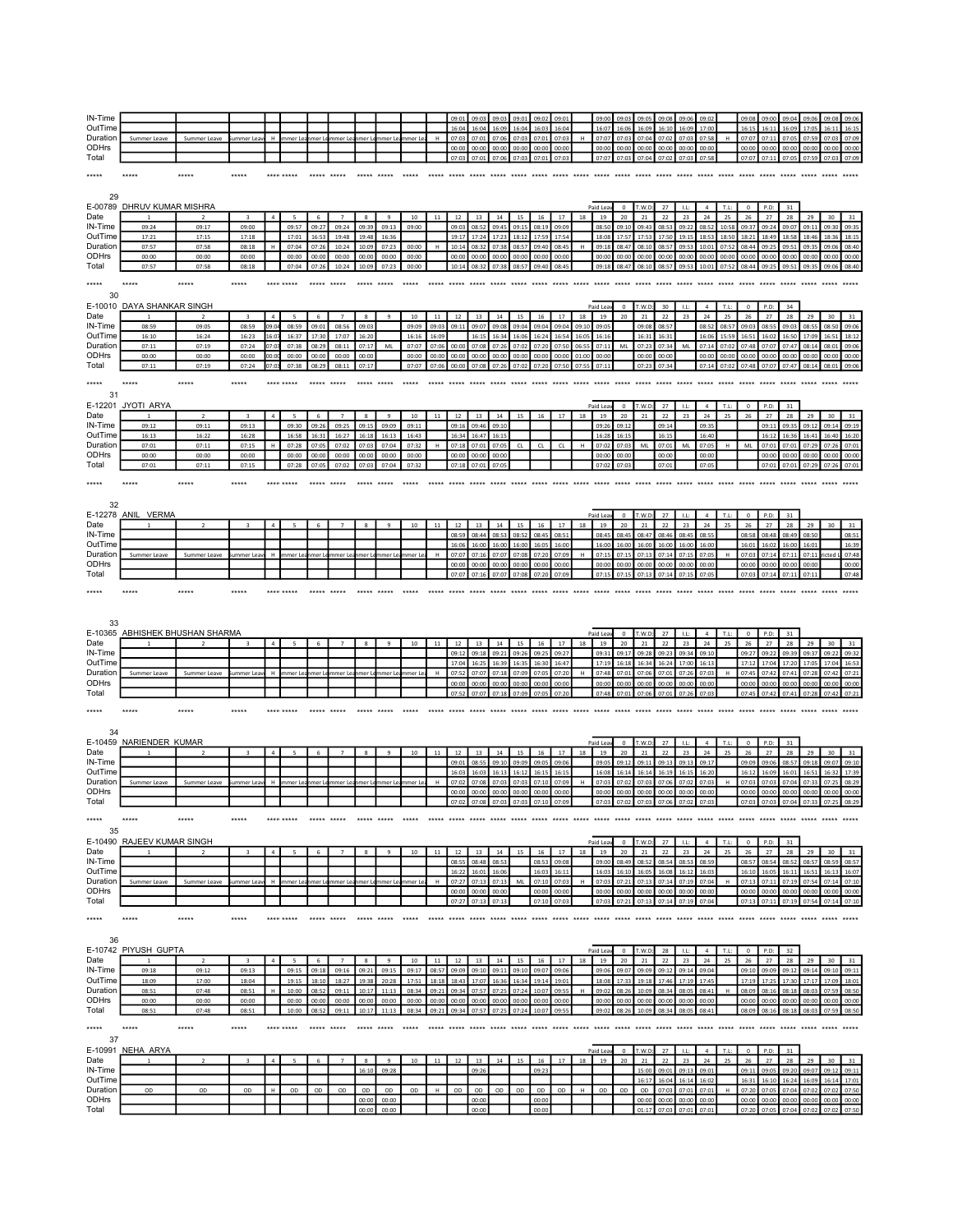|                     | 38 PRIYANKA SONI              |                         |                         |                |                |                |                         |                                |                      |                |                |                |                |                |                                  |                |                |    | Paid Lea                            |                            | T.W.F          | 27                         |                |                      |            |                |                    | 31             |                                        |                |                |
|---------------------|-------------------------------|-------------------------|-------------------------|----------------|----------------|----------------|-------------------------|--------------------------------|----------------------|----------------|----------------|----------------|----------------|----------------|----------------------------------|----------------|----------------|----|-------------------------------------|----------------------------|----------------|----------------------------|----------------|----------------------|------------|----------------|--------------------|----------------|----------------------------------------|----------------|----------------|
| Date<br>IN-Time     | 09:17                         | $\overline{2}$<br>09:12 | 3<br>09:11              |                | 5<br>09:11     | 6<br>09:1      | $\overline{7}$<br>09:00 | $\mathbf{\mathsf{R}}$<br>09:07 | q<br>09:13           | $10$<br>09:11  | 11             | 12<br>09:2     | 13<br>10:0     | 14<br>09:2     | 15<br>09:2                       | 16             | 17<br>08:14    | 18 | 19<br>09:3                          | 20<br>09:3                 | 21<br>09:2     | 22<br>09:1                 | 23<br>09:1     | 24<br>09:0           | 25         | 26<br>09:1     | 27                 | 28<br>09:1     | 29                                     | 30             | 31<br>09:0     |
| OutTime             | 16:20                         | 16:14                   | 16:14                   |                | 16:16          | 16:16          | 16:11                   | 16:15                          | 16:17                | 16:16          |                | 16:25          | 17:0           | 16:28          | 16:29                            |                | 17:11          |    | 16:49                               | 16:3                       | 16:26          | 16:21                      | 16:15          | 16:1                 |            | 16:20          | 16:18              | 16:20          | 16:20                                  | 16:45          | 16:06          |
| Duration            | 07:03                         | 07:02                   | 07:03                   |                | 07:05          | 07:09          | 07:11                   | 07:08                          | 07:04                | 07:05          | H              | 07:0           | 07:0           | 07:04          | 07:06                            | ML             | 08:57          | H  | 07:0                                | 07:0                       | 07:0           | 07:0                       | 07:0           | 07:0                 | H          | 07:0           | 07:06              | 07:03          | 07:02                                  | 07:19          | 07:05          |
| ODHrs               | 00:00                         | 00:00                   | 00:00                   |                | 00:00          | 00:00          | 00:00                   | 00:00                          | 00:00                | 00:00          |                | 00:00          | 00:00          |                | 00:00                            |                | 00:00          |    | 00:00                               | 00:00                      | 00:00          | 00:00                      | 00:00          | 00:00                |            | 00:00          | 00:00              | 00:00          | 00:00                                  | 00:00          | 00:00          |
| Total               | 07:03                         | 07:02                   | 07:03                   |                | 07:05          | 07:09          | 07:11                   | 07:08                          | 07:04                | 07:05          |                | 07:03          |                | 07:04          | 07:0                             |                | 08:57          |    | 07:07                               | 07:03                      | 07:09          | 07:04                      | 07:03          | 07:0                 |            | 07:03          | 07:06              | 07:03          | 07:02                                  | 07:19          | 07:05          |
| *****               | *****                         | *****                   | *****                   |                | **** *****     | *****          | *****                   |                                |                      | *****          |                |                |                |                |                                  |                |                |    |                                     |                            |                |                            |                |                      |            |                |                    |                |                                        |                |                |
| 39                  |                               |                         |                         |                |                |                |                         |                                |                      |                |                |                |                |                |                                  |                |                |    |                                     |                            |                |                            |                |                      |            |                |                    |                |                                        |                |                |
| E-11009             | VIBHOOTI CHANDRAKAR           |                         |                         |                |                |                |                         |                                |                      |                |                |                |                |                |                                  |                |                |    | Paid Lea                            | $\circ$                    | T.W.D          | 27                         | LL             | $\overline{4}$       | T.L        | $^{\circ}$     | P.D:               | 31             |                                        |                |                |
| Date                |                               |                         | в                       | $\Delta$       | 5              | 6              | $\overline{7}$          | 8                              | $\mathbf{q}$         | 10             | 11             | 12             | 13             | 14             | 15                               | 16             | 17             | 18 | 19                                  | 20                         | 21             | 22                         | 23             | 24                   | 25         | 26             | 27                 | 28             | 29                                     | 30             | 31             |
| IN-Time             |                               |                         |                         |                |                |                |                         |                                |                      |                |                | 09:1           | 09:10          | 09:14          | 09:16                            | 09:17          | 09:1           |    | 09:0                                | 09:0                       | 09:1           | 09:0                       | 09:10          | 08:2                 |            | 09:09          | 09:1               | 09:09          | 09:10                                  | 09:14          | 09:19          |
| OutTime             |                               |                         |                         |                |                |                |                         |                                |                      |                |                | 16:21          |                |                |                                  | 16:19          | 16:17          |    | 16:2                                |                            | 16:1           | 16:07                      | 16:15          | 16:33                |            | 16:19          | 16:17              | 16:20          | 16:13                                  | 16:20          | 17:39          |
| Duration<br>ODHrs   | Summer Leave                  | Summer Leave            | ummer Lea               | H              | immer Le       | mer L          | mmer Le                 | mer Le                         | mer Le               | nmer Le        |                | 07:10<br>00:00 | 07:0<br>00:00  | 00:00          | 07:0<br>00:00                    | 07:0<br>00:00  | 07:02<br>00:00 |    | 07:16<br>00:00                      | 07:1<br>00:00              | 07:0<br>00:00  | 07:01<br>00:00             | 07:09<br>00:00 | 08:08<br>00:00       |            | 07:06<br>00:00 | 07:05<br>00:00     | 07:11<br>00:00 | 07:03<br>00:00                         | 07:06<br>00:00 | 08:24<br>00:00 |
| Total               |                               |                         |                         |                |                |                |                         |                                |                      |                |                | 07:10          | 07:06          | 07:05          | 07:02                            | 07:02          | 07:02          |    | 07:16                               | 07:14 07:04                |                | 07:01                      | 07:05          | 08:08                |            | 07:06          | 07:05              | 07:11          | 07:03                                  | 07:06          | 08:24          |
| *****               |                               | *****                   | *****                   |                |                |                |                         |                                |                      |                |                |                |                |                |                                  |                |                |    |                                     | ***** ***** ***** *****    |                |                            |                | ***** *****          |            | $****$         |                    |                |                                        |                |                |
| 40                  |                               |                         |                         |                |                |                |                         |                                |                      |                |                |                |                |                |                                  |                |                |    |                                     |                            |                |                            |                |                      |            |                |                    |                |                                        |                |                |
|                     | E-11010 ASHISH BHARTI GOSWAMI |                         |                         |                |                |                |                         |                                |                      |                |                |                |                |                |                                  |                |                |    | Paid Lea                            | $\,$ 0                     | T.W.D          | 27                         | 1.1:           | $\overline{4}$       | T.L:       | $\circ$        | P.D:               | 31             |                                        |                |                |
| Date                |                               |                         |                         |                |                |                |                         |                                |                      | 10             | 11             |                | 13             | 14             | 15                               | 16             | 17             | 18 | 19                                  | 20                         | 21             | 22                         | 23             | $\bf{24}$            | 25         | $26\,$         | 27                 | $\bf 28$       | 29                                     | 30             | 31             |
| IN-Time             |                               |                         |                         |                |                |                |                         |                                |                      |                |                |                | 08:55          | 08:56          | 08:48                            | 08:57          | 08:54          |    | 09:22                               | 08:46                      | 08:54          | 08:54                      | 08:57          | 08:43                |            | 08:59          | 08:58              | 08:57          | 09:00                                  | 08:55          | 08:55          |
| OutTime             |                               |                         |                         |                |                |                |                         |                                |                      |                |                |                | 16:03          | 16:01          | 16:01                            | 16:04          | 16:03          |    | 16:2                                | 16:03                      | 16:03          | 16:03                      | 16:01          | 16:04                |            | 16:08          | 16:21              | 16:04          | 16:14                                  | 16:04          | 17:40          |
| Duration<br>ODHrs   | Summer Leave                  | Summer Leave            | nmer Lea                |                |                |                |                         |                                |                      |                |                | CL             | 07:08<br>00:0  | 07:0           | 07:1<br>00:0                     | 07:0<br>00:0   | 07:09<br>00:0  | H  | 07:03<br>00:0                       | 07:17<br>00:0              | 07:09<br>00:0  | 07:09<br>00:0              | 07:04<br>00:0  | 07:21<br>00:0        | H          | 07:09<br>00:00 | 07:23<br>00:00     | 07:07<br>00:00 | 07:14<br>00:0                          | 07:09<br>00:0  | 08:45<br>00:00 |
| Total               |                               |                         |                         |                |                |                |                         |                                |                      |                |                |                | 07:05          | 07:05          | 07:17                            | 07:07          | 07:09          |    | 07:03                               | 07:17                      | 07:09          | 07:09                      | 07:04          | 07:21                |            | 07:09          | 07:23              | 07:07          | 07:14                                  | 07:09          | 08:45          |
|                     |                               |                         |                         |                |                |                |                         |                                |                      |                |                |                |                |                |                                  |                |                |    |                                     |                            |                |                            |                |                      |            |                |                    |                |                                        |                |                |
| *****               | $*****$                       | *****                   | *****                   |                |                | seems annum    |                         |                                |                      |                |                |                |                |                |                                  |                |                |    | ***** ***** ***** ***** ***** ***** |                            |                |                            |                |                      |            | $*****$        |                    |                |                                        |                |                |
| 41                  |                               |                         |                         |                |                |                |                         |                                |                      |                |                |                |                |                |                                  |                |                |    |                                     |                            |                |                            |                |                      |            |                |                    |                |                                        |                |                |
|                     | E-11011 NEHA BARUA            |                         |                         |                |                |                |                         |                                |                      |                |                |                |                |                |                                  |                |                |    | Paid Lea                            | $\Omega$                   | T.W.D          | 27                         | LL             | $\mathfrak{a}$       | T.L        | $\Omega$       | P.D                | 31             |                                        |                |                |
| Date                |                               | $\overline{2}$          |                         |                |                |                |                         | 8                              | $\mathbf{q}$         | 10             |                |                |                |                | 15                               | 16             | 17             | 18 | 19                                  | 20                         | 21             | 22                         | 23             | 24                   | 25         | 26             | 27                 | 28             | 29                                     |                |                |
| IN-Time<br>OutTime  | 09:18<br>16:20                | 09:17<br>16:20          |                         |                | 09:16<br>16:18 | 09:15<br>16:20 | 09:15<br>16:18          | 09:14<br>16:16                 | 09:17<br>16:24       | 09:16<br>16:46 |                | 09:11<br>16:25 | 09:10<br>16:15 | 09:14<br>16:16 | 09:16<br>16:18                   | 09:17<br>16:19 | 09:15<br>16:17 |    | 09:22<br>17:03                      | 09:21<br>16:2              | 09:09<br>16:12 |                            |                |                      |            | 09:16<br>16:15 | 09:19<br>16:22     | 09:17<br>16:19 | 09:13<br>16:19                         | 09:17<br>16:19 | 09:14<br>16:17 |
| Duration            | 07:02                         | 07:03                   | CL                      |                | 07:02          | 07:09          | 07:03                   | 07:02                          | 07:07                | 07:30          | н              | 07:1           | 07:0           | 07:0           | 07:02                            | 07:02          | 07:02          | H  | 07:4                                | 07:02                      | 07:03          | ML                         | ML             | ML                   | н          | 07:0           | 07:03              | 07:02          | 07:06                                  | 07:02          | 07:03          |
| ODHrs               | 00:00                         | 00:00                   |                         |                | 00:00          | 00:00          | 00:00                   | 00:00                          | 00:00                | 00:00          |                | 00:0           | 00:00          | 00:00          | 00:00                            | 00:0           | 00:0           |    | 00:00                               | 00:0                       | 00:0           |                            |                |                      |            | 00:00          | 00:00              | 00:00          | 00:00                                  | 00:00          | 00:00          |
| Total               | 07:02                         | 07:03                   |                         |                | 07:02          | 07:05          | 07:03                   | 07:02                          | 07:07                | 07:30          |                | 07:14          | 07:05          | 07:02          | 07:02                            | 07:02          | 07:02          |    | 07:41                               | 07:02                      | 07:03          |                            |                |                      |            | 07:03          | 07:03              | 07:02          | 07:06                                  | 07:02          | 07:03          |
| *****               | *****                         | *****                   | *****                   |                |                | ***** *****    |                         |                                |                      |                |                |                |                |                |                                  |                |                |    |                                     |                            |                |                            |                |                      |            |                |                    |                |                                        |                |                |
|                     |                               |                         |                         |                |                |                |                         |                                |                      |                |                |                |                |                |                                  |                |                |    |                                     |                            |                |                            |                |                      |            |                |                    |                |                                        |                |                |
| 42                  | E-11012 PIYUSH VERSHA         |                         |                         |                |                |                |                         |                                |                      |                |                |                |                |                |                                  |                |                |    |                                     |                            |                |                            |                |                      |            |                |                    |                |                                        |                |                |
| Date                |                               | $\overline{ }$          |                         |                |                | 6              |                         | $\mathbf{\mathcal{R}}$         | $\mathbf{q}$         | 10             | 11             | 12             | 13             | 14             | 15                               | 16             | 17             | 18 | Paid Lea<br>19                      | $\circ$<br>20              | T.W.D<br>21    | 27<br>22                   | LL<br>23       | $\overline{4}$<br>24 | T.L:<br>25 | $\circ$<br>26  | P.D:<br>27         | 31<br>28       | 29                                     | 30             | 31             |
| IN-Time             | 09:13                         | 09:17                   |                         |                | 09:16          | 09:1           | 09:15                   | 09:14                          | 09:17                | 09:16          |                | 09:1           |                | 09:1           | 09:1                             | 09:1           | 09:1           |    | 09:0                                | 09:0                       | 09:1           | 09:0                       | 09:1           | 08:2                 |            | 09:0           | 09:1               | 09:0           |                                        | 09:14          | 09:1           |
| OutTime             | 16:19                         | 18:33                   |                         |                | 16:18          | 16:2           | 16:18                   | 16:16                          | 16:23                | 16:43          |                | 16:26          |                | 16:19          | 16:1                             | 16:24          | 16:1           |    | 16:26                               | 16:18                      | 16:13          | 16:07                      | 16:14          | 16:34                |            | 16:1!          | 16:16              | 16:21          |                                        | 16:15          | 16:55          |
| Duration            | 07:06                         | 09:16                   | CL                      |                | 07:02          | 07:06          | 07:03                   | 07:02                          | 07:06                | 07:27          |                | 07:1           | 07:0           | 07:0           | 07:0                             | 07:0           | 07:02          |    | 07:2                                | 07:1                       | 07:0           | 07:01                      | 07:04          | 08:09                |            | 07:06          | 07:04              | 07:12          | CL                                     | 07:01          | 07:40          |
| ODHrs               | 00:00                         | 00:00                   |                         |                | 00:00          | 00:00          | 00:00                   | 00:00                          | 00:00                | 00:00          |                | 00:00          | 00:00          | 00:00          | 00:00                            | 00:00          | 00:00          |    | 00:00                               | 00:00                      | 00:00          | 00:00                      | 00:00          | 00:00                |            | 00:00          | 00:00              | 00:00          |                                        | 00:00          | 00:00          |
| Total               | 07:06                         | 09:16                   |                         |                | 07:02          | 07:06          | 07:03                   | 07:02                          | 07:06                | 07:27          |                | 07:15          | 07:05          | 07:05          | 07:01                            | 07:07          | 07:02          |    | 07:20                               | 07:12                      | 07:03          | 07:01                      | 07:04          | 08:0                 |            | 07:06          | 07:04              | 07:12          |                                        | 07:01          | 07:40          |
| *****               | *****                         |                         |                         |                |                | *****          |                         |                                |                      |                |                |                |                |                |                                  |                |                |    |                                     |                            |                |                            |                |                      |            |                |                    |                |                                        |                |                |
| 43                  |                               |                         |                         |                |                |                |                         |                                |                      |                |                |                |                |                |                                  |                |                |    |                                     |                            |                |                            |                |                      |            |                |                    |                |                                        |                |                |
|                     | E-11041_PRIYANKA_WADHWA       |                         |                         |                |                |                |                         |                                |                      |                |                |                |                |                |                                  |                |                |    | Paid Lea                            | $\circ$                    | T.W.D          | 27                         | 1.L            | $\sqrt{4}$           | $T.L$ :    | $\mathbf 0$    | P.D:               | 31             |                                        |                |                |
| Date                |                               |                         |                         |                |                |                |                         | 8                              |                      | $10\,$         |                | 12             |                | 14             |                                  | 16             | $17\,$         | 18 | 19                                  | 20                         | 21             | 22                         | 23             | 24                   | 25         | 26             | 27                 | 28             | 29                                     | 30             |                |
| IN-Time             | 09:05                         | 08:39                   |                         |                | 09:11          | 09:11          | 08:30                   | 09:13                          | 08:37                | 09:13          | 09:08          | 08:36          | 09:14          | 09:13          | 09:16                            | 09:07          |                |    | 09:16                               | 09:16                      | 09:16          | 09:13                      | 08:45          | 09:08                |            | 09:12          | 09:15              |                | 09:06                                  | 08:33          | 09:13          |
| OutTime             | 16:10                         | 16:04                   |                         |                | 16:13          | 16:12          | 16:13                   | 16:15                          | 16:03                | 16:15          | 16:18          | 16:25          | 16:15          | 16:20          | 16:18                            | 16:15          |                |    | 16:2                                | 16:18                      | 16:17          | 16:19                      | 16:02          | 16:12                |            | 16:20          | 16:18              |                | 16:13                                  | 16:19          | 16:24          |
| Duration            | 07:05                         | 07:25                   | ML                      |                | 07:02          | 07:01          | 07:43                   | 07:02                          | 07:26                | 07:02          | 07:10          | 07:49          | 07:01          | 07:07          | 07:02                            | 07:08          |                | H  | 07:05                               | 07:02                      | 07:01          | 07:06                      | 07:17          | 07:04                | H          | 07:08          | 07:03              | CL             | 07:07                                  | 07:46          | 07:11          |
| ODHrs<br>Total      | 00:00<br>07:05                | 00:00<br>07:25          |                         |                | 00:00<br>07:02 | 00:00<br>07:01 | 00:00<br>07:43          | 00:00<br>07:02                 | 00:00<br>07:26       | 00:00<br>07:02 | 00:00<br>07:10 | 00:00<br>07:49 | 00:00<br>07:01 | 00:00<br>07:07 | 00:00<br>07:0                    | 00:00<br>07:08 |                |    | 00:00<br>07:09                      | 00:00<br>07:02             | 00:00<br>07:01 | 00:00<br>07:06             | 00:00<br>07:17 | 00:00                |            | 00:00<br>07:08 | 00:00              |                | 00:00<br>07:07                         | 00:00<br>07:46 | 00:00          |
|                     |                               |                         |                         |                |                |                |                         |                                |                      |                |                |                |                |                |                                  |                |                |    |                                     |                            |                |                            |                |                      |            |                |                    |                |                                        |                |                |
| *****               | *****                         | *****                   | *****                   |                | **** *****     | *****          | *****                   | ***** *****                    |                      | *****          |                |                |                |                |                                  |                |                |    |                                     |                            |                | $*****$                    | *****          | ***** ***** *****    |            |                | ------ ----- ----- |                |                                        |                |                |
| 44                  |                               |                         |                         |                |                |                |                         |                                |                      |                |                |                |                |                |                                  |                |                |    |                                     |                            |                |                            |                |                      |            |                |                    |                |                                        |                |                |
| E-11068             | <b>MONIKA CHAUHAN</b>         |                         |                         |                |                |                |                         |                                |                      |                |                |                |                |                |                                  |                |                |    | Paid Lea                            | $^{\circ}$                 | T.W.D          | 27                         | LL:            | $\overline{a}$       | T.L:       | $^{\circ}$     | P.D:               | 31             |                                        |                |                |
| Date                |                               |                         |                         | $\overline{a}$ | 5              | 6              | $\overline{7}$          | $\mathbf{\mathcal{R}}$         | $\mathbf{q}$         | 10             | 11             | 12             | 13             | 14             | 15                               | 16             | 17             | 18 | 19                                  | 20                         | 21             | 22                         | 23             | 24                   | 25         | 26             | 27                 | 28             | 29                                     | 30             | 31             |
| IN-Time             | 09:08<br>16:22                | 09:07<br>16:14          | 09:07                   |                | 09:06          | 09:05          | 09:09<br>16:14          | 09:08                          | 09:01<br>16:20 16:28 | 09:05          |                | 08:59          | 09:00          | 08:56          | 08:58<br>16:04 16:31 16:08 16:12 | 08:52          | 08:54          |    | 09:05                               | 08:58<br>16:32 16:16 16:24 | 09:01          | 08:50<br>16:28 16:18 16:46 | 08:56          | 08:54                |            | 08:53          | 08:51              | 08:48          | 08:53<br>16:24 16:14 16:32 16:30 16:28 | 08:53          | 08:55          |
| OutTime<br>Duration | 07:14                         | 07:07                   | 07:07                   |                | 07:08          | 16:16<br>07:11 | 07:05                   | 07:12                          | 07:27                | 16:22<br>07:17 |                | 07.2           | 07:14          | 07:08          | 07:33                            | 07:16          | 07:18          | H  | 07:27                               | 07:18                      | 07:23          | 07:38                      | 07:22          | 07:52                |            | 07:29          | 07:33              | 07:26          | 07:39                                  | 07:37          | 07:33          |
| ODHrs               | nn-nn                         | 00:00                   | 00:00                   |                | 00:00          | 00:00          | 00:00                   | 00:00                          | 00:00                | 00:00          |                |                |                |                | 00:00                            | 00:00          | 00:0           |    | 00:0                                |                            |                | 00:0                       | 00:0           | no.o                 |            | no:or          | 00:00              | 00:00          | 00:00                                  | 00:00          | 00:00          |
| Total               | 07:14                         | 07:07                   | 07:07                   |                | 07:08          | 07:11          | 07:05                   | 07:12                          | 07:27                | 07:17          |                |                |                | 07:08          | 07:33                            | 07:16          | 07:18          |    | 07:27                               | 07:18                      | 07:23          | 07:38                      | 07:22          | 07:52                |            | 07:29          | 07:33              | 07:26          | 07:39                                  | 07:37          | 07:33          |
| *****               | *****                         | *****                   | *****                   |                | **** *****     | ***** *****    |                         | ***** *****                    |                      | *****          |                |                |                |                |                                  |                |                |    |                                     |                            |                |                            |                |                      |            |                |                    |                |                                        |                |                |
|                     |                               |                         |                         |                |                |                |                         |                                |                      |                |                |                |                |                |                                  |                |                |    |                                     |                            |                |                            |                |                      |            |                |                    |                |                                        |                |                |
| 45                  | E-12041 KAINAT ANSARI         |                         |                         |                |                |                |                         |                                |                      |                |                |                |                |                |                                  |                |                |    | Paid Lea                            | $^{\circ}$                 | T.W.D          | 27                         |                |                      | T.L        | $\circ$        | P.D                | 31             |                                        |                |                |
| Date                |                               |                         |                         | $\Delta$       |                | 6              |                         | $\mathbf{R}$                   |                      | 10             | 11             | 12             | 13             | 14             | 15                               | 16             | 17             | 18 | 19                                  | 20                         | 21             | 22                         | 23             | 24                   | 25         | 26             | 27                 | 28             | 29                                     | 30             | 31             |
| IN-Time             |                               |                         |                         |                |                |                |                         |                                |                      |                |                | 08:47          |                |                |                                  |                |                |    | 09:0                                |                            |                | 09:1                       |                |                      |            |                | ne n               | 09:1           | 09:05                                  | 09:06          | 08:56          |
| OutTime             |                               |                         |                         |                |                |                |                         |                                |                      |                |                | 16:04          |                |                |                                  |                |                |    | 16:2                                |                            |                | 16:40                      |                | 17:47                |            |                | 17:04              |                | 16:44                                  |                | 16:12          |
| Duration            | Summer Leave                  | Summer Leave            | ummer Lea               | н              | mmer Le        | nmer L         | mmer Leanmer Lemmer Le  |                                |                      | mmer L         |                | 07:17          | ML             | ML             | ML                               | ML             | ML             |    | 07:2                                | 07:0                       | ML             | 07:30                      | 07:4           | 08:34                |            | CL             | 07:5               |                | 07:39                                  |                | 07:16          |
| ODHrs               |                               |                         |                         |                |                |                |                         |                                |                      |                |                | 00:00          |                |                |                                  |                |                |    | 00:00                               | 00:00                      |                | 00:00                      | 00:00          | 00:00                |            |                | 00:00              | 00:00          | 00:00                                  | 00:00          | 00:00          |
| Total               |                               |                         |                         |                |                |                |                         |                                |                      |                |                | 07:17          |                |                |                                  |                |                |    | 07:22                               | 07:04                      |                | 07:30 07:41                |                | 08:34                |            |                | 07:55              |                | 07:04 07:39 07:32                      |                | 07:16          |
| *****               | *****                         | *****                   | *****                   |                |                | ***** *****    |                         | ***** *****                    |                      | *****          |                |                |                |                |                                  |                |                |    |                                     |                            |                |                            |                | ***** ***** *****    |            |                | *****              |                |                                        |                |                |
| 46                  |                               |                         |                         |                |                |                |                         |                                |                      |                |                |                |                |                |                                  |                |                |    |                                     |                            |                |                            |                |                      |            |                |                    |                |                                        |                |                |
| Date                | E-11140 SHAVETA SAWHNEY       | $\overline{z}$          |                         | $\overline{a}$ | 5              |                |                         | 8                              | $\mathbf{q}$         |                | 11             |                |                |                |                                  |                |                |    | Paid Lea                            | $^{\circ}$                 | T.W.D          | 27                         | LL             | $\overline{a}$       | T.L:       | $\circ$        | P.D:               | 31             |                                        |                |                |
| IN-Time             |                               |                         | $\overline{\mathbf{3}}$ |                |                | 6              |                         |                                |                      | $10\,$         |                | $12\,$<br>08:5 | 13             | 14<br>08:58    | $15\,$<br>09:02                  | 16<br>09:03    | 17<br>09:03    | 18 | 19<br>08:55                         | 20<br>09:06                | 21<br>09:00    | 22<br>09:00                | 23<br>09:04    | 24<br>08:58          | 25         | 26<br>09:05    | 27<br>08:59        | 28<br>09:03    | 29<br>09:06                            | 30<br>09:01    | 31<br>09:07    |
| OutTime             |                               |                         |                         |                |                |                |                         |                                |                      |                |                | 16:25          | 16:16          | 16:19          | 16:14                            | 16:13          | 16:09          |    | 16:22                               | 16:17                      | 16:10          | 16:05                      | 16:09          | 17:01                |            | 16:15          | 16:12              | 16:18          | 16:10                                  | 16:08          | 16:10          |
| Duration            | Summer Leave                  | Summer Leave            | summer Lea              | H              | mmer Le        | nmer L         | mmer Le                 |                                | mer Lemmer Le        | mmer Le        | H              | 07:30          | 07:21          | 07:21          | 07:12                            | 07:10          | 07:06          | H  | 07:27                               | 07:11                      | 07:10          | 07:05                      | 07:05          | 08:03                | H          | 07:10          | 07:13              | 07:15          | 07:04                                  | 07:07          | 07:03          |
| ODHrs               |                               |                         |                         |                |                |                |                         |                                |                      |                |                | 00:00          | 00:00          | 00:00          | 00:00                            | 00:00          | 00:00          |    | 00:00                               | 00:00                      | 00:00          | 00:00                      | 00:00          | 00:00                |            | 00:00          | 00:00              | 00:00          | 00:00                                  | 00:00          | 00:00          |
| Total               |                               |                         |                         |                |                |                |                         |                                |                      |                |                | 07:30          | 07:21          | 07:21          | 07:12                            | 07:10          | 07:06          |    | 07:27                               | 07:11                      | 07:10          | 07:05                      | 07:05          | 08:03                |            | 07:10          | 07:13              | 07:15          | 07:04                                  | 07:07          | 07:03          |
| *****               | *****                         | *****                   | *****                   |                | **** *****     | ***** *****    |                         |                                | ***** ***** *****    |                |                |                |                |                |                                  |                |                |    |                                     |                            |                |                            |                |                      |            |                |                    |                |                                        |                |                |
|                     |                               |                         |                         |                |                |                |                         |                                |                      |                |                |                |                |                |                                  |                |                |    |                                     |                            |                |                            |                |                      |            |                |                    |                |                                        |                |                |

\*\*\*\*\* \*\*\*\*\* \*\*\*\*\* \*\*\*\*\* \*\*\*\*\*\*\*\*\*\* \*\*\*\*\* \*\*\*\*\* \*\*\*\*\* \*\*\*\*\* \*\*\*\*\* \*\*\*\*\* \*\*\*\*\* \*\*\*\*\* \*\*\*\*\* \*\*\*\*\* \*\*\*\*\* \*\*\*\*\* \*\*\*\*\* \*\*\*\*\* \*\*\*\*\* \*\*\*\*\* \*\*\*\*\* \*\*\*\*\* \*\*\*\*\* \*\*\*\*\* \*\*\*\*\* \*\*\*\*\* \*\*\*\*\* \*\*\*\*\* \*\*\*\*\* \*\*\*\*\*

\*\*\*\*\* \*\*\*\*\*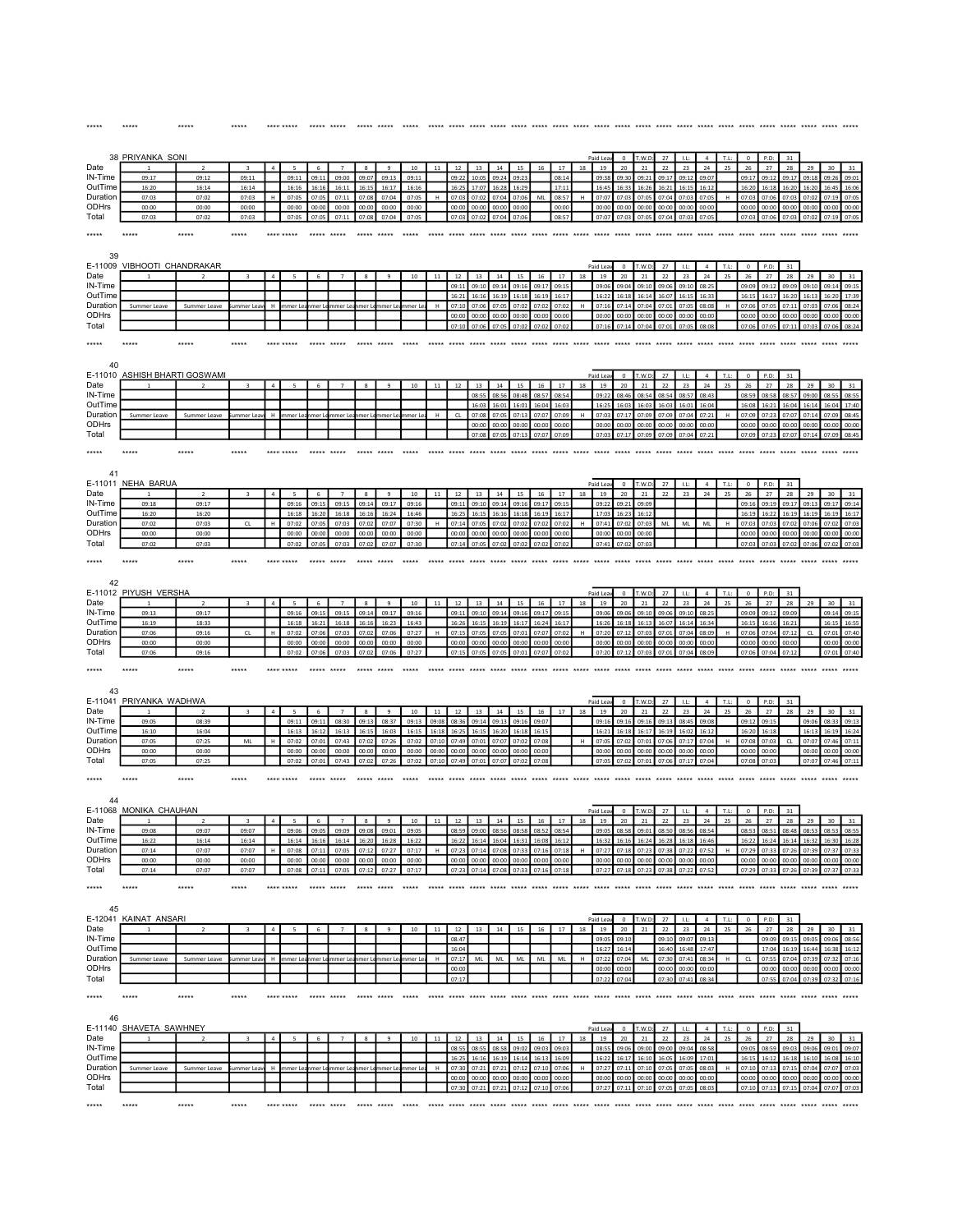| 47                                     |                          |                |                         |                |                |                 |                                |                       |                 |                 |        |                |                |                         |                |                |                                     |             |                |                                     |                |                      |                |                      |             |                  |                |                |                                     |                          |                |
|----------------------------------------|--------------------------|----------------|-------------------------|----------------|----------------|-----------------|--------------------------------|-----------------------|-----------------|-----------------|--------|----------------|----------------|-------------------------|----------------|----------------|-------------------------------------|-------------|----------------|-------------------------------------|----------------|----------------------|----------------|----------------------|-------------|------------------|----------------|----------------|-------------------------------------|--------------------------|----------------|
| Date                                   | E-11153 KETAN MAHAJAN    |                |                         |                |                |                 |                                |                       |                 | 10              | 11     | 12             | 13             | 14                      | 15             | 16             | 17                                  | 18          | Paid Lea<br>19 | 20                                  | T.W.D<br>21    | 27<br>22             | 23             | $\bf{24}$            | T.L<br>25   | $^{\circ}$<br>26 | P.D<br>27      | 31<br>28       | 29                                  | 30                       | 31             |
| IN-Time                                |                          |                |                         |                |                |                 |                                |                       |                 |                 |        | 09:12          | 09:08          | 09:2                    |                | 09:08          | 09:07                               |             | 09:21          | 09:16                               | 09:09          | 09:10                | 09:06          | 09:09                |             | 09:13            | 09:05          |                | 09:12                               | 09:08                    | 09:09          |
| OutTime                                |                          |                |                         |                |                |                 |                                |                       |                 |                 |        | 16:17          | 16:10          | 16:22                   |                | 16:17          | 16:09                               |             | 16:30          | 16:17                               | 16:07          | 16:11                | 16:07          | 16:11                |             | 16:16            | 16:11          |                | 16:14                               | 16:12                    | 17:13          |
| Duration                               | Summer Leave             | Summer Leave   | ummer Le                |                | mmer Le        |                 | mmer Le                        |                       | anmer Lemmer Le | mmer L          | H      | 07:0           | 07:0           | 07:01                   | ML             | 07:0           | 07:02                               |             | 07:09          | 07:01                               | 07:02          | 07:01                | 07:01          | 07:02                |             | 07:03            | 07:06          | ML             | 07:02                               | 07:04                    | 08:04          |
| ODHrs<br>Total                         |                          |                |                         |                |                |                 |                                |                       |                 |                 |        | 00:00<br>07:05 | 00:00<br>07:02 | 00:00<br>07:0           |                | 00:00<br>07:09 | 00:00<br>07:0                       |             | 00:00<br>07:09 | 00:00                               | 00:00<br>07:02 | 00:00<br>07:01       | 00:00<br>07:0  | 00:00                |             | 00:00<br>07:0    | 00:00<br>07:0  |                | 00:00<br>07:0                       | 00:00<br>07:04           | 00:00          |
|                                        |                          |                |                         |                |                |                 |                                |                       |                 |                 |        |                |                |                         |                |                |                                     |             |                |                                     |                |                      |                |                      |             |                  |                |                |                                     |                          |                |
| *****                                  |                          |                |                         |                |                |                 |                                |                       |                 |                 |        |                |                |                         |                |                |                                     |             |                |                                     |                |                      |                |                      |             |                  |                |                |                                     |                          |                |
|                                        |                          |                |                         |                |                |                 |                                |                       |                 |                 |        |                |                |                         |                |                |                                     |             |                |                                     |                |                      |                |                      |             |                  |                |                |                                     |                          |                |
| 48                                     | E-11154 SHIVANI MAHAJAN  |                |                         |                |                |                 |                                |                       |                 |                 |        |                |                |                         |                |                |                                     |             | Paid Leav      | $^{\circ}$                          | T.W.D          | 27                   | 1.1            | $\overline{4}$       | T.L:        | $\circ$          | P.D:           | 31             |                                     |                          |                |
| Date                                   |                          | $\overline{z}$ | $\overline{\mathbf{3}}$ | $\overline{a}$ | 5              | 6               | $\overline{7}$                 | 8                     | 9               | $10\,$          | 11     | 12             | 13             | 14                      | 15             | 16             | 17                                  | 18          | 19             | 20                                  | 21             | 22                   | 23             | 24                   | 25          | 26               | 27             | 28             | 29                                  | 30                       | 31             |
| IN-Time                                |                          |                |                         |                |                |                 |                                |                       |                 |                 |        | 09:1           | 09:08          | 09:20                   | 09:10          | 09:09          | 09:08                               |             | 09:21          | 09:16                               | 09:06          | 09:10                | 09:07          | 09:09                |             | 09:13            | 09:05          | 09:07          | 09:12                               | 09:08                    | 09:09          |
| OutTime<br>Duration                    | Summer Leave             | Summer Leave   |                         |                |                |                 |                                |                       |                 |                 | H      | 16:1           | 16:10          | 16:22                   | 16:13          | 16:1!          | 16:10                               |             | 16:30          | 16:17                               | 16:07          | 16:11                | 16:07          | 16:29                |             | 16:17            | 16:11          | 16:12          | 16:15                               | 16:12                    | 17:07          |
| ODHrs                                  |                          |                | immer Lea               | H              | mmer Le        | ner l           | nmer Leanmer L                 |                       | mmer Le         | mer L           |        | 07:05<br>00:00 | 07:02<br>00:00 | 07:02<br>00:00          | 07:03<br>00:00 | 07:06<br>00:00 | 07:02<br>00:00                      | $\mathsf H$ | 07:09<br>00:00 | 07:01<br>00:00                      | 07:01<br>00:00 | 07:01<br>00:00       | 07:00<br>00:00 | 07:20<br>00:00       | н           | 07:04<br>00:00   | 07:06<br>00:00 | 07:05<br>00:00 | 07:03<br>00:00                      | 07:04<br>00:00           | 07:58<br>00:00 |
| Total                                  |                          |                |                         |                |                |                 |                                |                       |                 |                 |        | 07:05          | 07:02          | 07:02                   | 07:03          | 07:06          | 07:02                               |             | 07:09          | 07:01                               | 07:01          | 07:01                | 07:00          | 07:20                |             | 07:04            | 07:06          | 07:05          | 07:03                               | 07:04                    | 07:58          |
| *****                                  | *****                    | *****          | *****                   |                |                |                 |                                |                       |                 |                 |        |                |                |                         |                |                |                                     |             |                |                                     |                |                      |                |                      |             |                  |                |                |                                     |                          |                |
| 49                                     |                          |                |                         |                |                |                 |                                |                       |                 |                 |        |                |                |                         |                |                |                                     |             |                |                                     |                |                      |                |                      |             |                  |                |                |                                     |                          |                |
| E-10830                                | <b>MANOJ KUMAR BHATI</b> |                |                         |                |                |                 |                                |                       |                 |                 |        |                |                |                         |                |                |                                     |             | Paid Lea       | $\Omega$                            | T.W.D          | 27                   | 11             | $\mathbf{A}$         | T.L:        | $\mathbf{0}$     | P.D:           | 31             |                                     |                          |                |
| Date                                   |                          |                |                         | $\overline{a}$ |                | 6               |                                | $\mathbf{\mathsf{R}}$ | q               | $10\,$          | 11     | 12             | 13             | $14\,$                  | 15             | 16             | 17                                  | 18          | 19             | 20                                  | 21             |                      | 23             | 24                   | 25          | 26               | 27             | 28             | 29                                  | 30                       | 31             |
| IN-Time                                |                          |                |                         |                |                |                 |                                |                       |                 |                 |        | 08:53          | 08:4           | 08:4                    | 08:50          | 09:00          | 08:5                                |             | 08:42          | 08:5                                | 08:58          | 08:40                | 08:49          | 08:52                |             | 08:58            | 08:5           | 08:51          | 09:04                               | 09:09                    | 09:23          |
| OutTime<br>Duration                    | Summer Leave             | Summer Leave   | ummer Lea               |                | H immer Lea    | nmer Le         | mmer Leanmer Lemmer Leammer Le |                       |                 |                 | H      | 16:0<br>07:14  | 16:0<br>07:16  | 16:0<br>07:14           | 16:0<br>07:13  | 16:0<br>07:05  | 16:02<br>07:11                      | H           | 16:0<br>07:22  | 16:0<br>07:13                       | 16:0<br>07:04  | 16:0<br>07:23        | 16:0<br>07:14  | 16:03<br>07:11       | H           | 16:51<br>07:52   | 16:0<br>07:10  | 16:11<br>07:20 | 18:46<br>09:42                      | 09:35                    | 19:35<br>10:12 |
| ODHrs                                  |                          |                |                         |                |                |                 |                                |                       |                 |                 |        | 00:00          | 00:00          | 00:00                   | 00:00          | 00:00          | 00:00                               |             | 00:00          | 00:00                               | 00:00          | 00:00                | 00:00          | 00:00                |             | 00:00            | 00:00          | 00:00          | 00:00                               | 00:00                    | 00:00          |
| Total                                  |                          |                |                         |                |                |                 |                                |                       |                 |                 |        | 07:14          | 07:16          | 07:14                   | 07:13          | 07:05          | 07:11                               |             | 07:22          | 07:13                               | 07:04          | 07:23                | 07:14          | 07:11                |             | 07:52            | 07:10          | 07:20          | 09:42                               | 09:35                    | 10:12          |
| *****                                  | *****                    | *****          | *****                   |                | **** *****     | ***** *****     |                                |                       |                 |                 |        |                |                |                         |                |                | ***** *****                         |             |                |                                     |                |                      |                |                      |             |                  |                |                |                                     |                          |                |
|                                        |                          |                |                         |                |                |                 |                                |                       |                 |                 |        |                |                |                         |                |                |                                     |             |                |                                     |                |                      |                |                      |             |                  |                |                |                                     |                          |                |
| 50                                     |                          |                |                         |                |                |                 |                                |                       |                 |                 |        |                |                |                         |                |                |                                     |             |                |                                     |                |                      |                |                      |             |                  |                |                |                                     |                          |                |
|                                        | E-11293 RANJU JOY        |                |                         |                |                |                 |                                |                       |                 |                 |        |                |                |                         |                |                |                                     |             | Paid Lea       | $\circ$                             | T.W.D          | 27                   | LL             | $\overline{4}$       | T.L:        | $\circ$          | P.D            | 31             |                                     |                          |                |
| Date<br>IN-Time                        |                          |                | $\overline{\mathbf{3}}$ |                |                | 6               | $\overline{7}$<br>08:26        | 8<br>08:41            | $\mathbf{q}$    | $10\,$<br>08:34 | $11\,$ | $12\,$         | 13             | 14<br>08:47             | 15             | 16             | 17<br>08:52                         | 18          | 19<br>08:42    | 20<br>08:51                         | 21<br>08:58    | 22<br>08:40          | 23<br>08:50    | 24<br>08:57          | 25          | 26               | 27<br>08:53    | 28<br>08:51    | 29<br>08:53                         | 30 <sub>o</sub><br>08:52 | 31<br>08:53    |
| OutTime                                | 08:42<br>16:01           |                | 08:36<br>16:02          |                | 08:24<br>16:01 | 08:19<br>16:02  | 16:08                          | 16:01                 |                 | 16:01           |        |                | 08:47<br>16:03 | 16:01                   | 08:52<br>16:04 | 09:00<br>16:02 | 16:01                               |             | 16:01          | 16:02                               | 16:01          | 16:01                | 16:02          | 16:02                |             | 08:58<br>16:02   | 16:02          | 16:02          | 18:01                               | 16:44                    | 16:50          |
| Duration                               | 07:19                    | CL             | 07:26                   | H              | 07:37          | 07:43           | 07:42                          | 07:20                 | ML              | 07:27           | H      | ML             | 07:16          | 07:14                   | 07:12          | 07:02          | 07:09                               | H           | 07:19          | 07:11                               | 07:03          | 07:21                | 07:12          | 07:05                | H           | 07:04            | 07:09          | 07:11          | 09:08                               | 07:52                    | 07:57          |
| ODHrs                                  | 00:00                    |                | 00:00                   |                | 00:00          | 00:00           | 00:00                          | 00:00                 |                 | 00:00           |        |                | 00:00          | 00:00                   | 00:00          | 00:00          | 00:00                               |             | 00:00          | 00:00                               | 00:00          | 00:00                | 00:00          | 00:00                |             | 00:00            | 00:00          | 00:00          | 00:00                               | 00:00                    | 00:00          |
| Total                                  | 07:19                    |                | 07:26                   |                | 07:37          | 07:43           | 07:42                          | 07:20                 |                 | 07:27           |        |                | 07:16          | 07:14                   | 07:12          | 07:02          | 07:05                               |             | 07:19          | 07:11                               | 07:03          | 07:21                | 07:12          | 07:05                |             | 07:04            | 07:09          | 07:11          | 09:08                               |                          |                |
| *****                                  | *****                    |                |                         |                |                |                 |                                |                       |                 |                 |        |                |                |                         |                |                |                                     |             |                |                                     |                |                      |                |                      |             |                  |                |                |                                     |                          |                |
|                                        |                          |                |                         |                |                |                 |                                |                       |                 |                 |        |                |                |                         |                |                |                                     |             |                |                                     |                |                      |                |                      |             |                  |                |                |                                     |                          |                |
| 51                                     | E-11479 SACHIN GUPTA     |                |                         |                |                |                 |                                |                       |                 |                 |        |                |                |                         |                |                |                                     |             | Paid Lea       | $^{\circ}$                          | T.W.D          | 27                   | LL             | $\overline{a}$       | T.L:        | $\overline{0}$   | P.D:           | 31             |                                     |                          |                |
| Date                                   | $\overline{1}$           | $\overline{2}$ | $\overline{\mathbf{3}}$ | $\overline{a}$ | 5              | 6               | $\overline{7}$                 | 8                     | 9               | 10              | 11     | 12             | 13             | 14                      | 15             | 16             | 17                                  | 18          | 19             | 20                                  | 21             | 22                   | 23             | 24                   | 25          | 26               | 27             | 28             | 29                                  | 30                       | 31             |
| IN-Time                                | 08:42                    | 08:51          | 08:58                   |                | 08:53          |                 | 08:53                          | 08:41                 | 08:52           | 08:53           |        | 09:1           | 09:0           | 09:2                    | 09:1           | 09:0           | 09:08                               |             | 08:55          | 09:0                                | 09:0           | 09:01                | 09:04          | 08:58                |             | 08:5!            | 09:06          | 09:01          | 09:00                               | 09:09                    | 08:58          |
| OutTime                                | 16:04                    | 16:04          | 16:02                   |                | 17:19          | 17:13           | 17:19                          | 17:16                 | 17:26           | 17:18           |        | 16:17          | 16:10          | 16:22                   | 16:13          | 16:15          | 16:10                               |             | 16:22          | 16:17                               | 16:10          | 16:05                | 16:09          | 17:01                |             | 16:22            | 16:17          | 16:10          | 16:05                               | 16:09                    | 17:01          |
| Duration<br>ODHrs                      | 07:22<br>00:00           | 07:13<br>00:00 | 07:04<br>00:00          | н              | 08:26<br>00:00 | 08:20<br>00:00  | 08:26<br>00:00                 | 08:35<br>00:00        | 08:34<br>00:00  | 08:25<br>00:00  | H      | 07:05<br>00:00 | 07:02<br>00:00 | 07:02<br>00:00          | 07:03<br>00:00 | 07:06<br>00:00 | 07:02<br>00:00                      | H           | 07:27<br>00:00 | 07:11<br>00:00                      | 07:10<br>00:00 | 07:0<br>00:00        | 07:05<br>00:00 | 08:03<br>00:00       | $\mathsf H$ | 07:27<br>00:00   | 07:11<br>00:00 | 07:10<br>00:00 | 07:05<br>00:00                      | 07:05<br>00:00           | 08:03<br>00:00 |
| Total                                  | 07:22                    | 07:13          | 07:04                   |                | 08:26          | 08:20           | 08:26                          | 08:35                 | 08:34           | 08:25           |        | 07:05          | 07:02          | 07:02                   | 07:03          | 07:06          | 07:02                               |             | 07:27          | 07:11                               | 07:10          | 07:01                | 07:0           | 08:03                |             | 07:27            | 07:11          | 07:11          | 07:05                               | 07:06                    |                |
|                                        | *****                    |                |                         |                | **** *****     |                 |                                |                       |                 |                 |        |                |                |                         |                |                |                                     |             |                |                                     |                |                      |                |                      |             |                  |                |                |                                     |                          |                |
| *****                                  |                          | *****          | *****                   |                |                |                 |                                |                       |                 |                 |        |                |                |                         |                |                |                                     |             |                |                                     |                |                      |                |                      |             |                  |                |                |                                     |                          |                |
| 52                                     |                          |                |                         |                |                |                 |                                |                       |                 |                 |        |                |                |                         |                |                |                                     |             |                |                                     |                |                      |                |                      |             |                  |                |                |                                     |                          |                |
| E-12365                                | SHRUTI SARSWAT           |                |                         |                |                |                 |                                |                       |                 |                 |        |                |                |                         |                |                |                                     |             | Paid Lea       | $^{\circ}$                          | T.W.D          | 29                   | LL             | $\overline{4}$       | T.L         | $\Omega$         | P.D:           | 33             |                                     |                          |                |
| Date                                   |                          |                |                         | $\Lambda$      |                | 6               | $\overline{7}$                 | $\mathbf{R}$          | q               | $10$            | 11     | $12\,$         | 13             | 14                      | 15             | 16             | 17                                  | 18          | 19             | 20                                  | 21             | 22                   | 23             | 24                   | 25          | 26               | 27             | 28             | 29                                  | 30                       | 31             |
| IN-Time<br>OutTime                     | 09:00<br>16:16           | 09:01<br>16:05 | 08:59                   |                | 08:57          |                 | 08:55                          | 08:57                 | 08:58           | 08:57           |        | 09:01          | 08:5           |                         |                |                |                                     |             |                |                                     |                |                      |                |                      |             |                  |                | 08:50          | 16:0                                | 09:03                    | 08:51<br>17:40 |
| Duration                               | 07:16                    |                |                         |                |                |                 |                                |                       |                 |                 |        |                |                |                         |                |                |                                     |             |                |                                     | OD             | OD                   | OD             | OD                   | OD          |                  |                |                |                                     |                          | 08:49          |
| ODHrs                                  |                          | 07:04          | 16:03<br>07:04          |                | 16:45<br>07:48 | 16:03<br>07:09  | 16:21<br>07:26                 | 16:07<br>07:10        | 16:01<br>07:03  | 16:17<br>07:20  |        | 16:0<br>07:06  | 16:0<br>07:12  | OD                      | OD             | OD             | OD                                  | OD          | OD             | OD                                  |                |                      |                |                      |             | OD               | OD             | 16:0<br>07:11  | 07:11                               | 07:00                    |                |
| Total                                  | 00:00                    | 00:00          | 00:00                   |                | 00:00          | 00:00           | 00:00                          | 00:00                 | 00:00           | 00:00           |        | 00:00          | 00:00          |                         |                |                |                                     |             |                |                                     |                |                      |                |                      |             |                  |                | 00:00          | 00:00                               | 00:00                    | 00:00          |
|                                        | 07:16                    | 07:04          | 07:04                   |                | 07:48          | 07:09           | 07:26                          |                       | 07:10 07:03     | 07:20           |        | 07:06          | 07:12          |                         |                |                |                                     |             |                |                                     |                |                      |                |                      |             |                  |                |                | 07:11 07:11 07:00 08:49             |                          |                |
| *****                                  | *****                    | *****          | *****                   |                |                |                 |                                |                       |                 |                 |        |                |                |                         |                |                |                                     |             |                |                                     |                |                      |                |                      |             |                  |                |                |                                     |                          |                |
|                                        |                          |                |                         |                |                |                 |                                |                       |                 |                 |        |                |                |                         |                |                |                                     |             |                |                                     |                |                      |                |                      |             |                  |                |                |                                     |                          |                |
| 53                                     |                          |                |                         |                |                |                 |                                |                       |                 |                 |        |                |                |                         |                |                |                                     |             |                |                                     |                |                      |                |                      |             |                  |                |                |                                     |                          |                |
| Date                                   | E-11480 RUCHI GUPTA      |                | $\overline{\mathbf{3}}$ |                |                | 6               |                                | 8                     | $\overline{9}$  | $10\,$          | 11     | 12             | 13             | 14                      | 15             | 16             | 17                                  | 18          | Paid Lea<br>19 | $^{\circ}$<br>20                    | T.W.D<br>21    | 27<br>22             | LL:<br>23      | $\overline{a}$<br>24 | T.L:<br>25  | $\circ$<br>26    | P.D:<br>27     | 31<br>28       | 29                                  | 30                       | 31             |
|                                        | 08:42                    | 08:51          | 08:58                   |                | 08:53          | 08:53           | 08:53                          | 08:41                 | 08:52           | 08:53           |        | 09:12          | 09:08          | 09:20                   | 09:10          | 09:09          | 09:08                               |             | 08:55          | 09:06                               | 09:00          | 09:01 09:04          |                | 08:58                |             | 08:55            | 09:06          | 09:01          | 09:00                               | 09:05                    | 08:58          |
| IN-Time<br>OutTime                     | 16:04                    | 16:04          | 16:02                   |                | 17:19          | 17:13           | 17:19                          |                       | 17:16 17:26     | 17:18           |        |                |                |                         |                |                | 16:17 16:10 16:22 16:13 16:15 16:10 |             |                | 16:22 16:17 16:10 16:05 16:09 17:01 |                |                      |                |                      |             |                  |                |                | 16:22 16:17 16:10 16:05 16:09 17:01 |                          |                |
| Duration                               | 07:22                    | 07:13          | 07:04                   | H              | 08:26          | 08:20           | 08:26                          | 08:35                 | 08:34           | 08:25           | H      | 07:05          | 07:02          | 07:02                   | 07:03          | 07:06          | 07:02                               | H           |                | 07:27 07:11 07:10 07:05             |                |                      | 07:05          | 08:03                | H           | 07:27            | 07:11          | 07:10          | 07:05                               | 07:05                    | 08:03          |
| ODHrs<br>Total                         | 00:00<br>07:22           | 00:00<br>07:13 | 00:00<br>07:04          |                | 00:00<br>08:26 | 00:00<br>08:20  | 00:00<br>08:26                 | 00:00<br>08:35        | 00:00<br>08:34  | 00:00<br>08:25  |        | 00:00<br>07:05 | 00:00<br>07:02 | 00:00<br>07:02          | 00:00<br>07:03 | 00:00<br>07:06 | 00:00<br>07:02                      |             | 00:00<br>07:27 | 00:00<br>07:11 07:10                | 00:00          | 00:00<br>07:06 07:05 | 00:00          | 00:00<br>08:03       |             | 00:00<br>07:27   | 00:00<br>07:11 | 00:00<br>07:11 | 00:00<br>07:05                      | 00:00<br>07:06           | 00:00<br>08:03 |
|                                        |                          |                |                         |                |                |                 |                                |                       |                 |                 |        |                |                |                         |                |                |                                     |             |                |                                     |                |                      |                |                      |             |                  |                |                |                                     |                          |                |
| *****                                  | *****                    | *****          | *****                   |                | **** *****     | ***** *****     |                                | ***** *****           |                 |                 |        |                |                |                         |                |                |                                     |             |                |                                     |                |                      |                |                      |             |                  |                |                |                                     |                          |                |
|                                        |                          |                |                         |                |                |                 |                                |                       |                 |                 |        |                |                |                         |                |                |                                     |             |                |                                     |                |                      |                |                      |             |                  |                |                |                                     |                          |                |
| 54                                     | E-11487 PREETI PAHWA     |                |                         |                |                |                 |                                |                       |                 |                 |        |                |                |                         |                |                |                                     |             | Paid Lea       | $\circ$                             | T.W.D          | 27                   | 1.1            | $\overline{a}$       | T.L:        | $^{\circ}$       | P.D:           | 31             |                                     |                          |                |
| Date                                   | $\overline{1}$           | $\overline{2}$ | $\overline{\mathbf{3}}$ | $\overline{a}$ | 5              | $6\overline{6}$ | $\overline{7}$                 | 8                     | $\overline{9}$  | $10$            | $11\,$ | 12             | 13             | 14                      | 15             | 16             | 17                                  | 18          | 19             | 20                                  | 21             | 22                   | 23             | 24                   | 25          | 26               | 27             | 28             | 29                                  | 30                       | 31             |
| IN-Time                                | 09:03                    | 09:01          | 09:19                   |                | 09:02          | 09:11           | 09:11                          | 09:08                 | 09:16           | 09:14           |        | 09:0           | 09:0           | 09:0                    | 09:0           | 09:1           | 09:0                                |             | 09:19          | 09:1                                | 09:0           | 09:18                | 08:5!          | 09:14                |             | 09:2             | 09:1           | 09:1           | 09:0                                | 09:13                    | 09:20          |
| OutTime                                | 16:07                    | 16:04          | 16:22                   |                | 16:36          | 16:12           | 16:13                          | 16:11                 | 16:18           | 16:16           |        | 16:36<br>07.2  | 16:19<br>07:0  | 16:12<br>07:04          | 16:10<br>07:0  | 16:16<br>07:0  | 16:10<br>07:0                       |             | 16:2<br>07:0   | 16:2<br>07:0                        | 16:07          | 16:20<br>07:0        | 16:02<br>07:0  | 16:19                |             | 16:24<br>07:0    | 16:18          | 16:19<br>07:0  | 16:13                               | 16:22                    | 16:33          |
| Duration<br>ODHrs                      | 07:04<br>00:00           | 07:03<br>00:00 | 07:03<br>00:00          |                | 07:34<br>00:00 | 07:0<br>00:00   | 07:02<br>00:00                 | 07:03<br>00:00        | 07:02<br>00:00  | 07:02<br>00:00  |        | 00:00          | 00:00          | 00:00                   | 00:00          | 00:00          | 00:00                               |             | 00:00          | 00:00                               | 00:00          | 00:00                | 00:00          | 07:0<br>00:00        |             | 00:00            | 07:0<br>00:00  | 00:00          | 07:04<br>00:00                      | 07:09<br>00:00           | 07:13<br>00:00 |
| Total                                  | 07:04                    | 07:03          | 07:03                   |                | 07:34          | 07:01           | 07:02                          | 07:03                 | 07:02           | 07:02           |        | 07:27          | 07:06          | 07:04                   | 07:03          | 07:05          | 07:03                               |             | 07:02          | $07:03$ 07:02                       |                | 07:02                | 07:03          | 07:01                |             | 07:02            | 07:02          | 07:02          | 07:04                               | 07:09                    | 07:13          |
| *****                                  | *****                    | *****          | *****                   |                | **** *****     | $******$        |                                |                       |                 |                 |        |                |                |                         |                |                |                                     |             |                |                                     |                |                      |                |                      |             |                  |                |                |                                     |                          |                |
|                                        |                          |                |                         |                |                |                 |                                |                       |                 |                 |        |                |                |                         |                |                |                                     |             |                |                                     |                |                      |                |                      |             |                  |                |                |                                     |                          |                |
| 55                                     |                          |                |                         |                |                |                 |                                |                       |                 |                 |        |                |                |                         |                |                |                                     |             |                |                                     |                |                      |                |                      |             |                  |                |                |                                     |                          |                |
|                                        | E-12097 NEHA VERMA       |                |                         |                |                |                 |                                |                       |                 |                 |        |                |                |                         |                |                |                                     |             | Paid Leav      | $\circ$                             | T.W.D          | 27                   | $1.1$ :        | $\overline{4}$       | T.L:        | $\circ$          | P.D:           | 31             |                                     |                          |                |
|                                        |                          | $\overline{z}$ | $\overline{\mathbf{3}}$ | $\mathbf{A}$   | 5              | 6               | $\overline{7}$                 | $\mathbf{R}$          | $\mathsf q$     | 10              | 11     | 12             | 13<br>08.55    | 14                      | 15             | 16             | 17                                  | 18          | 19             | 20                                  | 21             | 22                   | 23             | 24                   | 25          | 26               | 27             | 28<br>08:51    | 29                                  | 30                       | 31             |
|                                        |                          |                |                         |                |                |                 |                                |                       |                 |                 |        | 09:01<br>16:03 |                | 09:09<br>16:13          | 09:09<br>16:13 | 09:05<br>16:14 | 09:06<br>16:19                      |             | 09:09<br>16:08 | 09:12<br>16:13                      | 09:1<br>16:14  | 09:13<br>16:19       | 09:13<br>16:15 | 09:17<br>16:21       |             | 09:09<br>16:12   | 09:0<br>16:09  | 16:07          | 09:18<br>16:20                      | 09:07<br>16:33           | 09:10<br>17:39 |
| Date<br>IN-Time<br>OutTime<br>Duration | Summer Leave             | Summer Leave   | summer Lea              | H              | mmer Lea       | nmer L          | mmer Leanmer Lemmer Leammer Le |                       |                 |                 | H      | 07:02          | 07:08          | 07:04                   | 07:04          | 07:09          | 07:13                               |             | 07:03          | 07:01                               | 07:03          | 07:01                | 07:02          | 07:04                |             | 07:03            | 07:03          | 07:11          | 07:02                               | 07:26                    | 08:29          |
| <b>ODHrs</b>                           |                          |                |                         |                |                |                 |                                |                       |                 |                 |        | 00:00          | 00:00          | 00:00                   | 00:00          | 00:00          | 00:00                               |             | 00:00          | 00:00                               | 00:00          | 00:00                | 00:00          | 00:00                |             | 00:00            | 00:00          | 00:00          | 00:00                               | 00:00                    | 00:00          |
| Total                                  |                          |                |                         |                |                |                 |                                |                       |                 |                 |        | 07:02          | 07:08          | 07:04 07:04 07:09 07:13 |                |                |                                     |             | 07:03          | 07:01                               | 07:03          | 07:06 07:02          |                | 07:04                |             | 07:03            | 07:03          | 07:11          | 07:02                               | 07:26                    | 08:29          |
| *****                                  | *****                    | *****          | *****                   |                | **** *****     | ***** *****     |                                | ***** *****           |                 | *****           |        |                |                |                         |                |                |                                     |             |                |                                     |                |                      |                |                      |             |                  |                |                |                                     |                          |                |